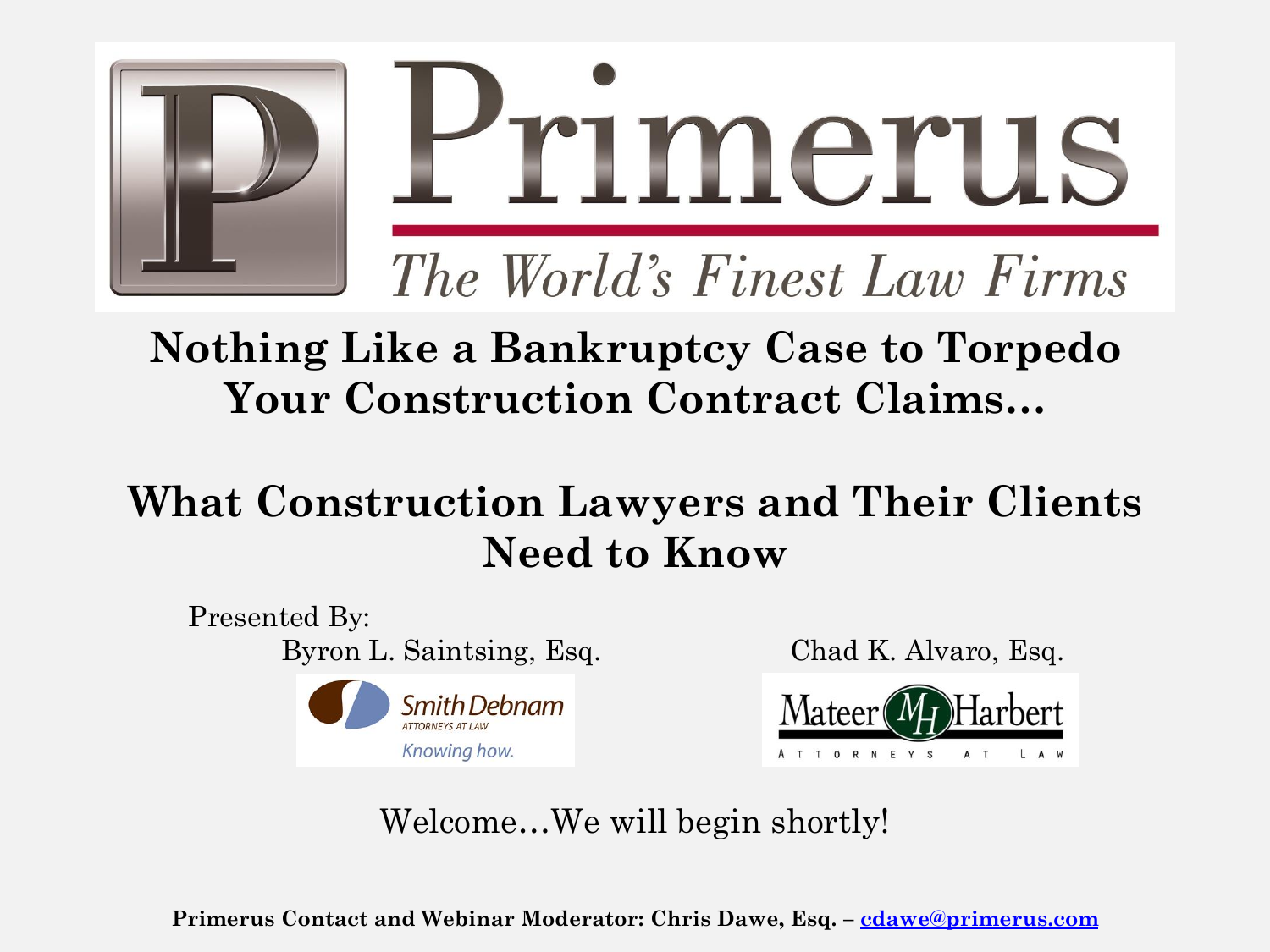### **Nothing Like a Bankruptcy Case to Torpedo Your Construction Contract Claims**



### **What Construction Lawyers and Their Clients Need to Know**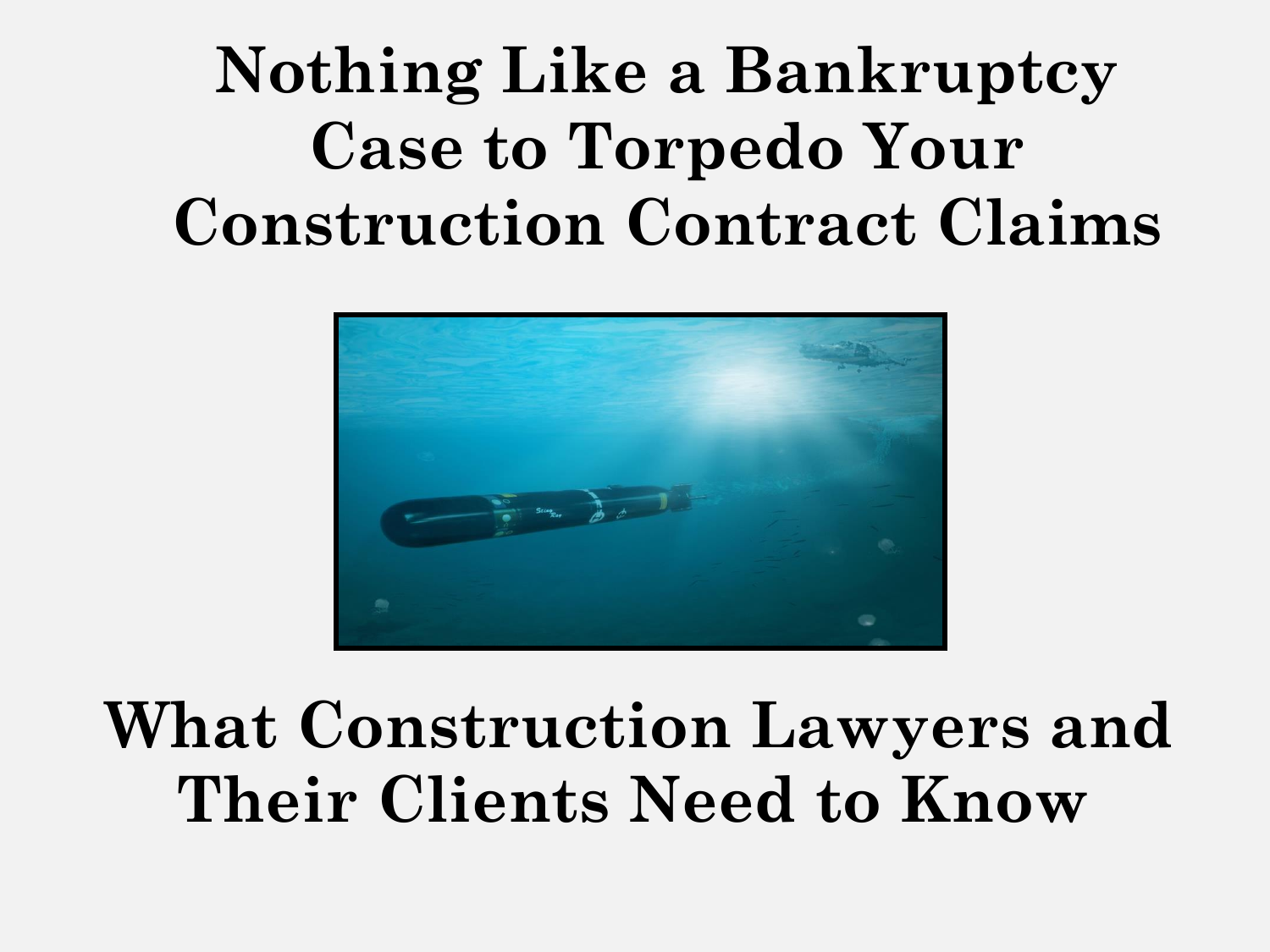### **I. Who's Your Debtor?**

- **II. Automatic Stay Issues**
- **III. Assumption or Rejection of Construction Contracts**
- **IV. Mechanics Lien Claims**
- **V. Reclamation Claims**
- **VI. Preference Claims**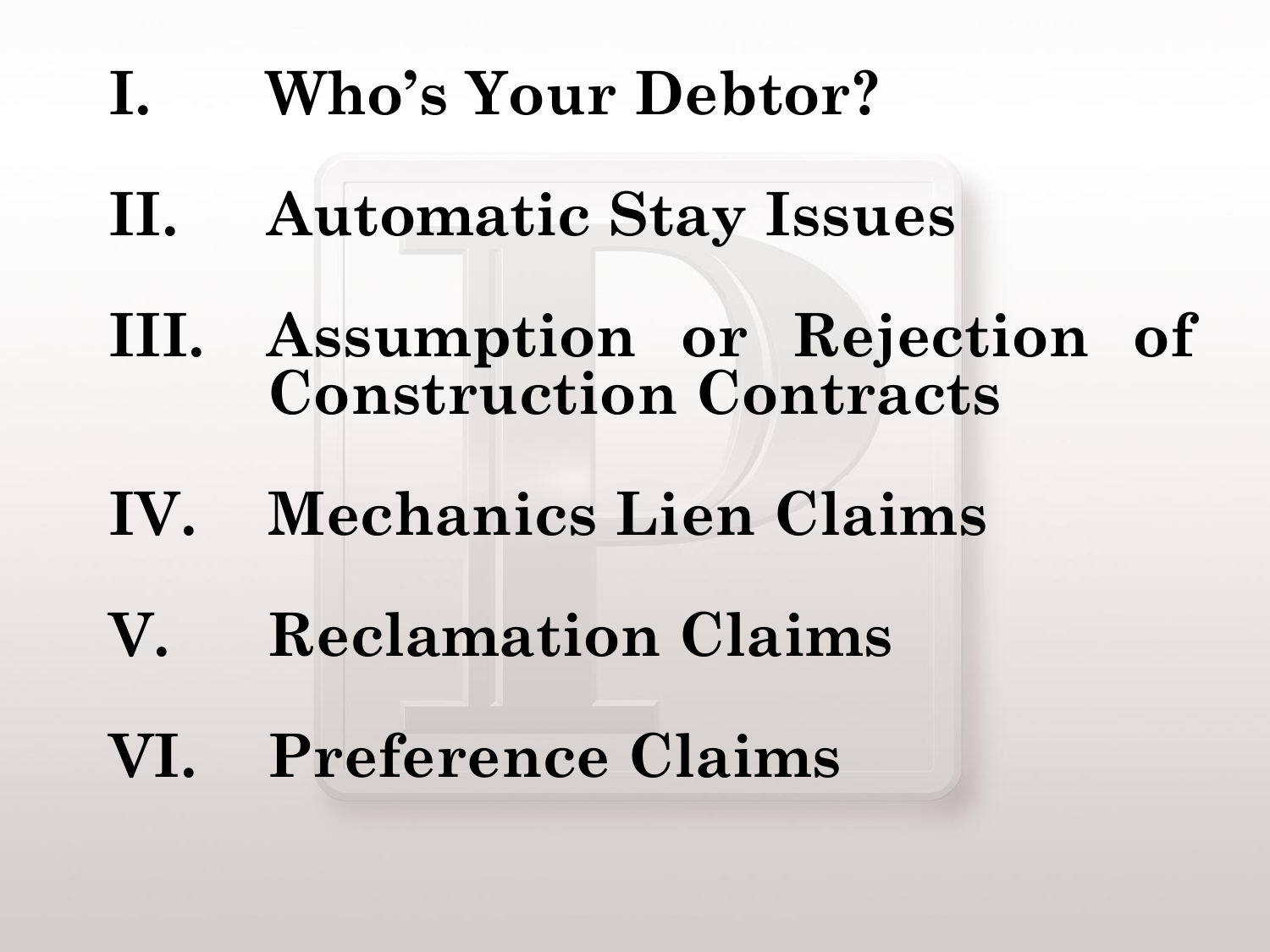# **I. Who's Your Debtor?**

A. The Owner as Debtor

#### B. The General Contractor as Debtor

#### C. The Subcontractor as Debtor



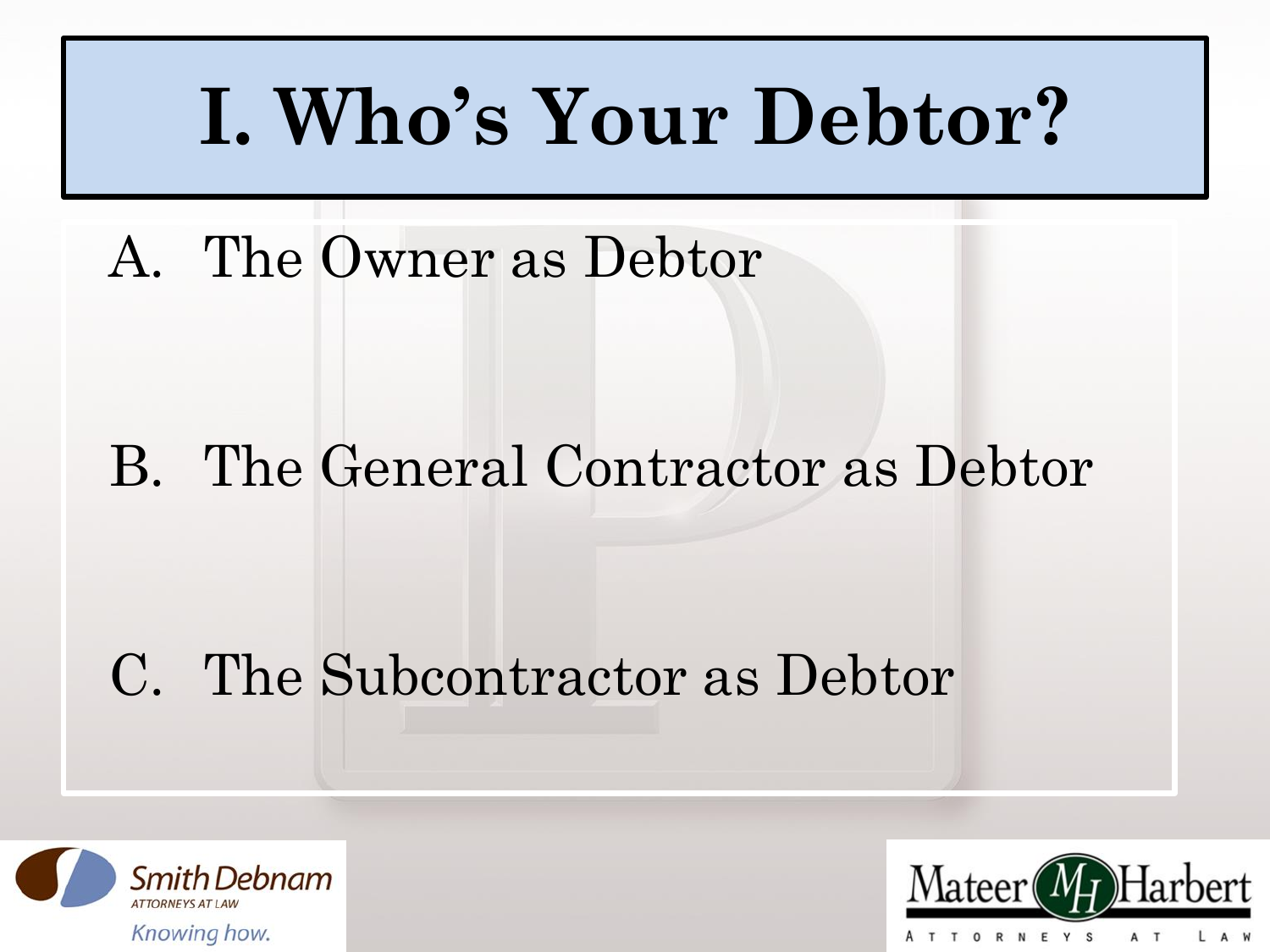### The Driving Force…



#### Delay $\rightarrow$ Loan Extensions $\rightarrow$ Lender Insecurity





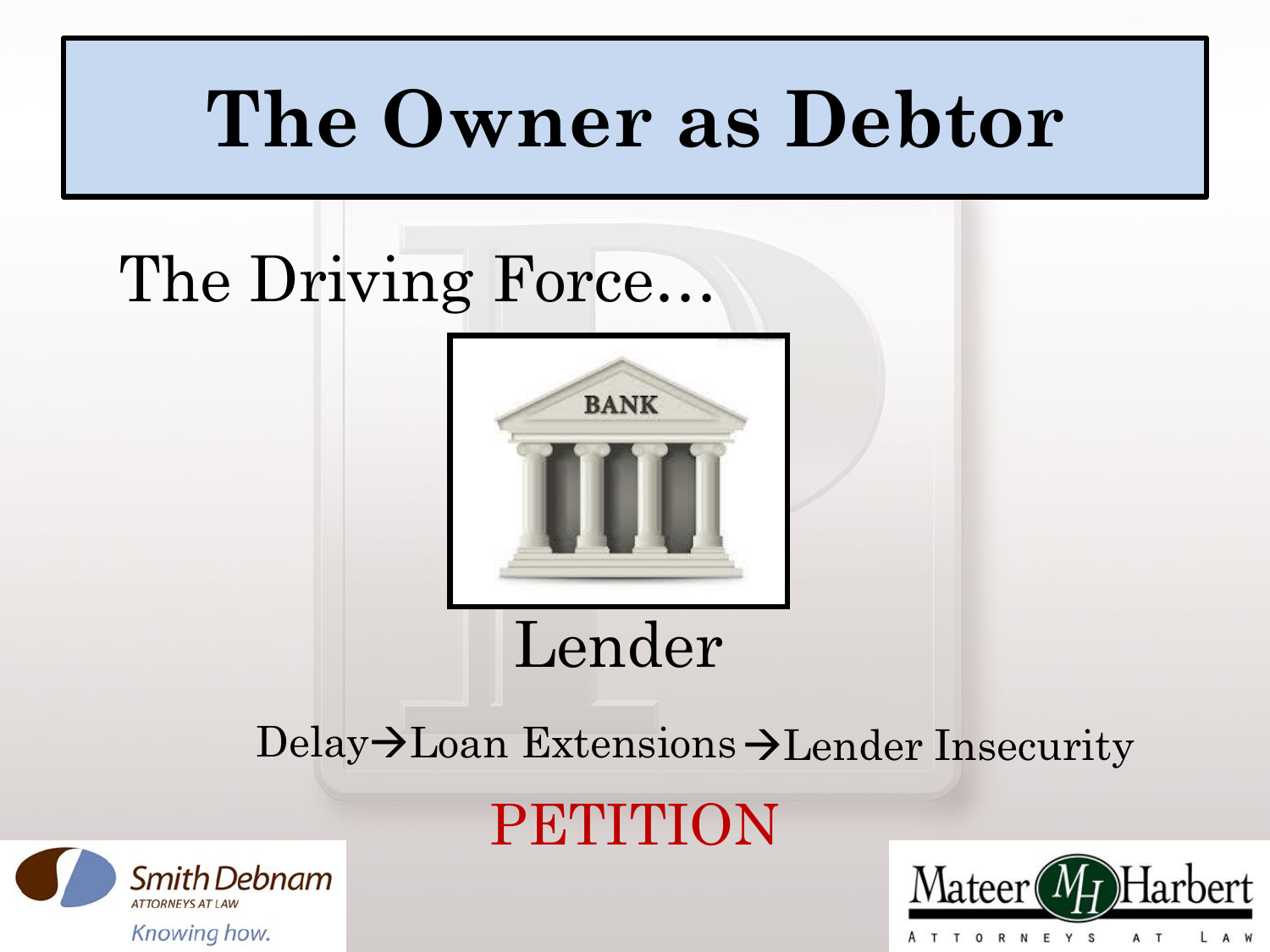- A. Primary Concerns:
	- 1. Use of Cash–"Cash Collateral"
	- 2. Further Financing–"DIP Financing"



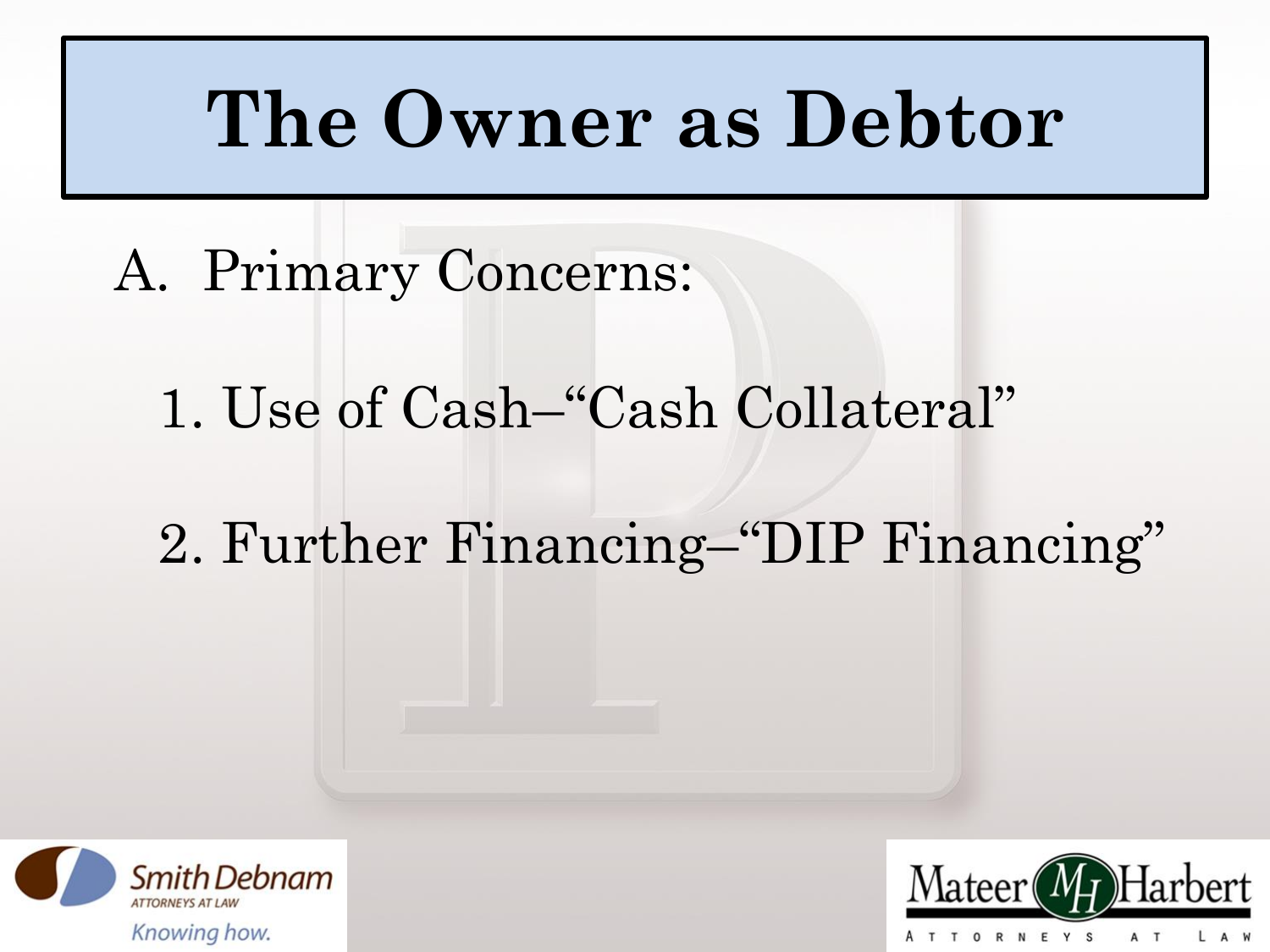- 1. Cash Collateral (§ 363[a])
	- a. What is it? b. Why is it important? c. Can the Debtor use it? d. Adequate Protection



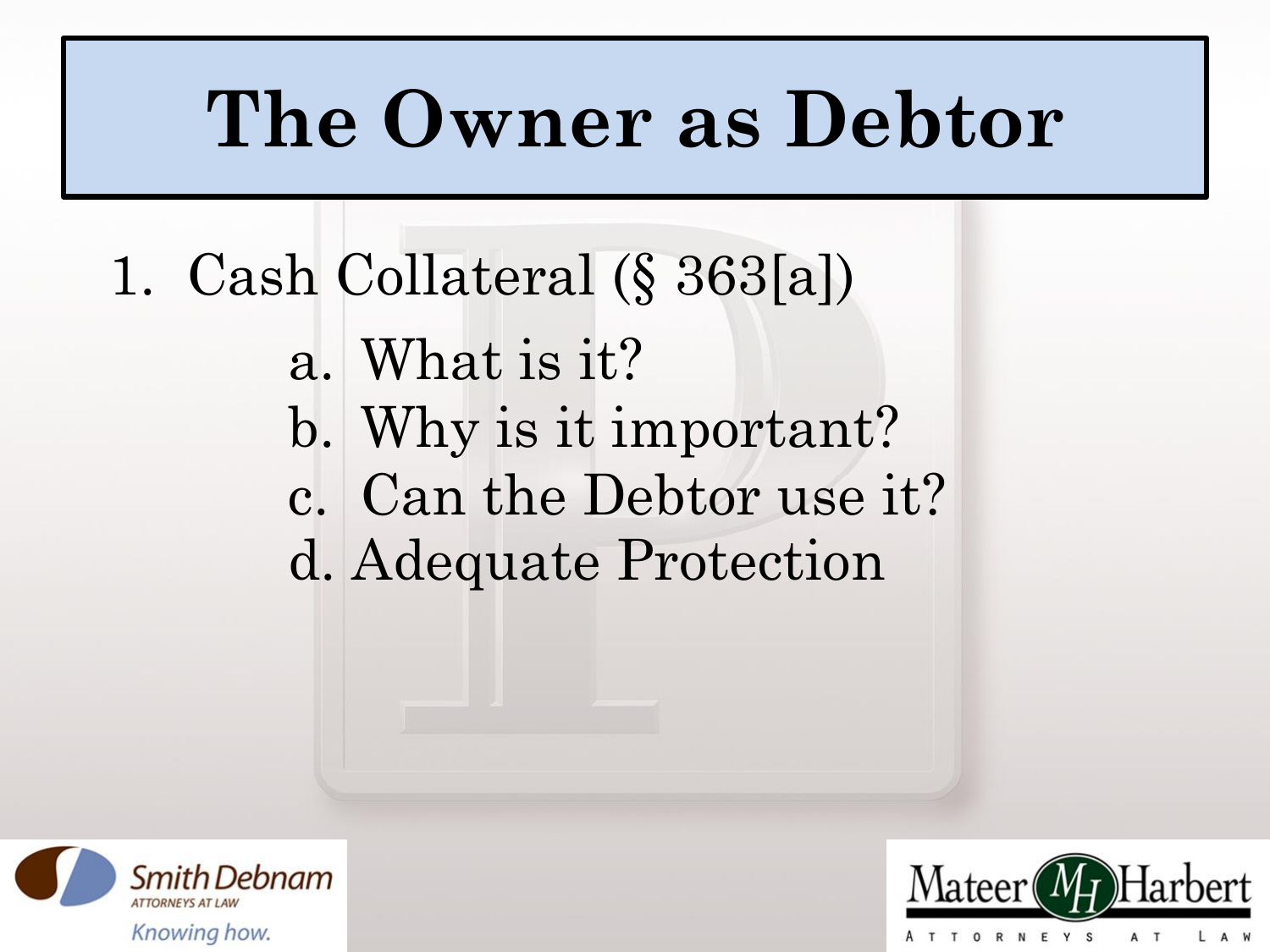### 1. Cash Collateral (§ 363[a]) d. Adequate Protection: (i) Cash (ii) Replacement Lien (iii) "Indubitable Equivalence"

Hon. Learned Hand *In re Murel Holding Corp.*, 75 F.2d 941 (2d Cir. 1935)





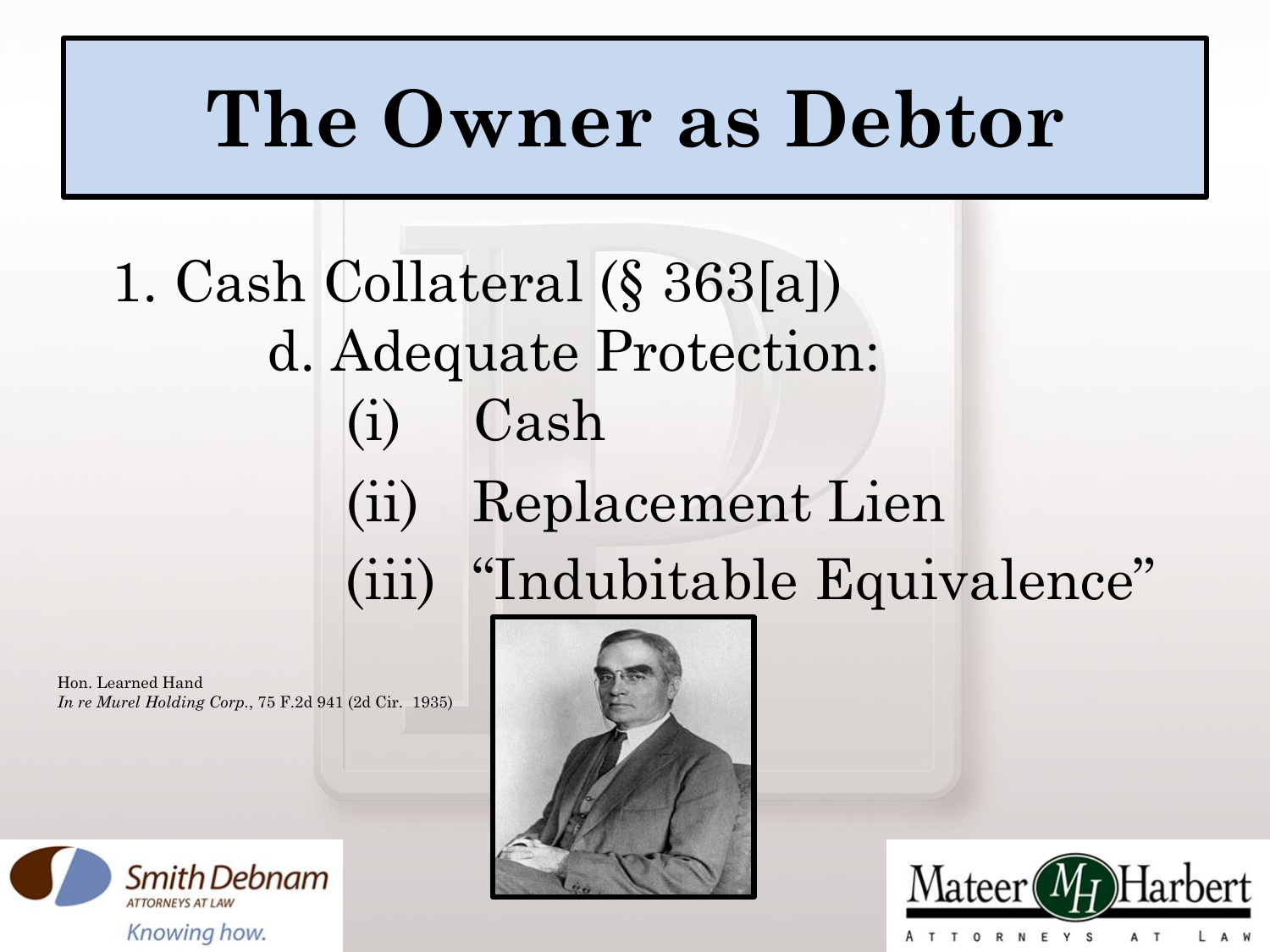- 1. Cash Collateral (§ 363[a]):
	- e. Lender Overreach
		- (i) Cross-collateralization of Pre-Petition Debt with Post-Petition Assets.
		- (ii) Liens on Avoidance Actions.

*For more examples, see* Stripp, Stephen A., *Balancing of Interests in Order Authorizing the Use of Cash Collateral in Chapter 11*, 21 SETON HALL L.R. 562 (1991)



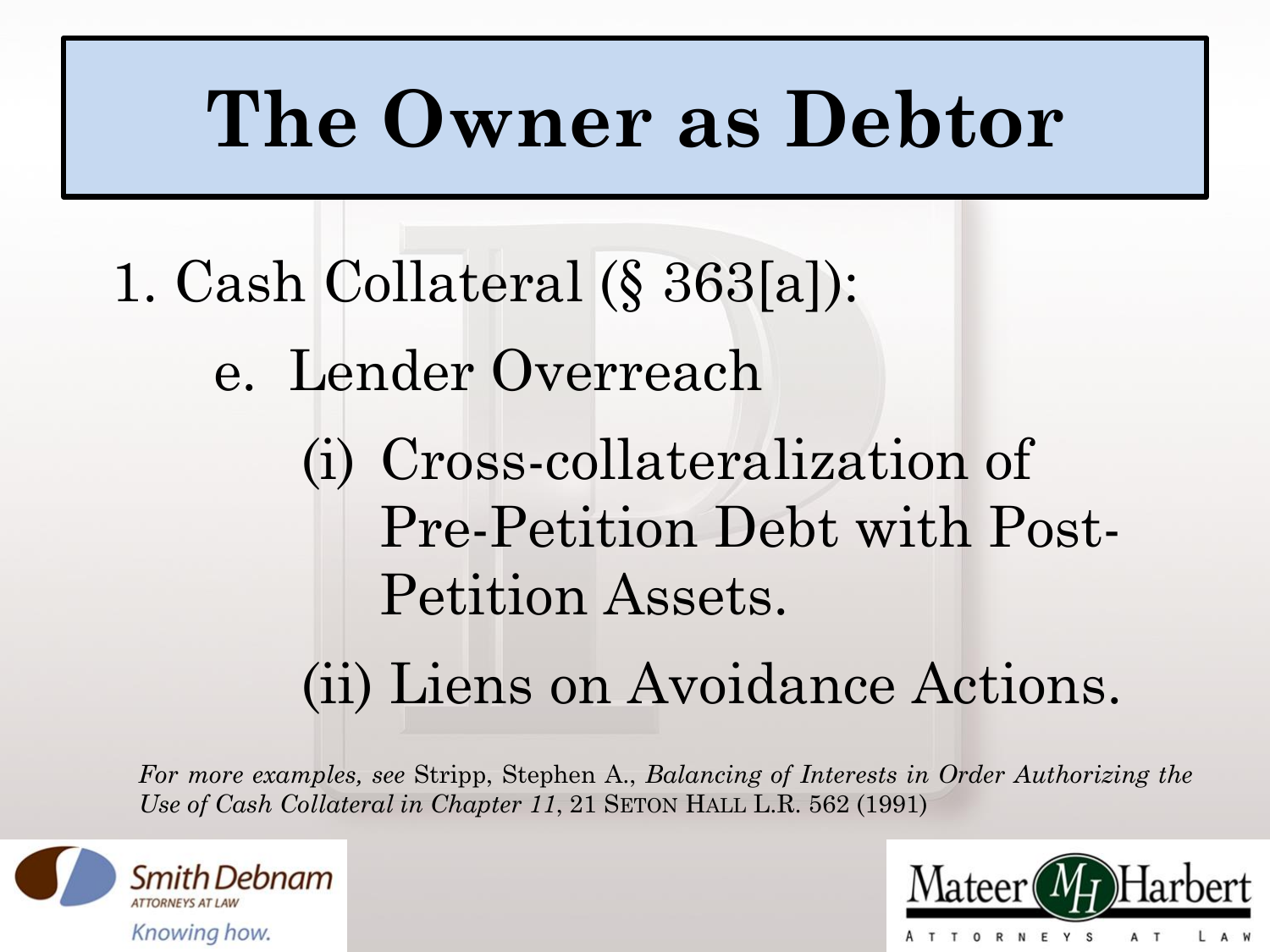#### 2. "DIP" Financing

a. Priming Liens



b. Does the Priming Lien decrease the value of your lien claimant's secured claim and are they therefore entitled to adequate protection?



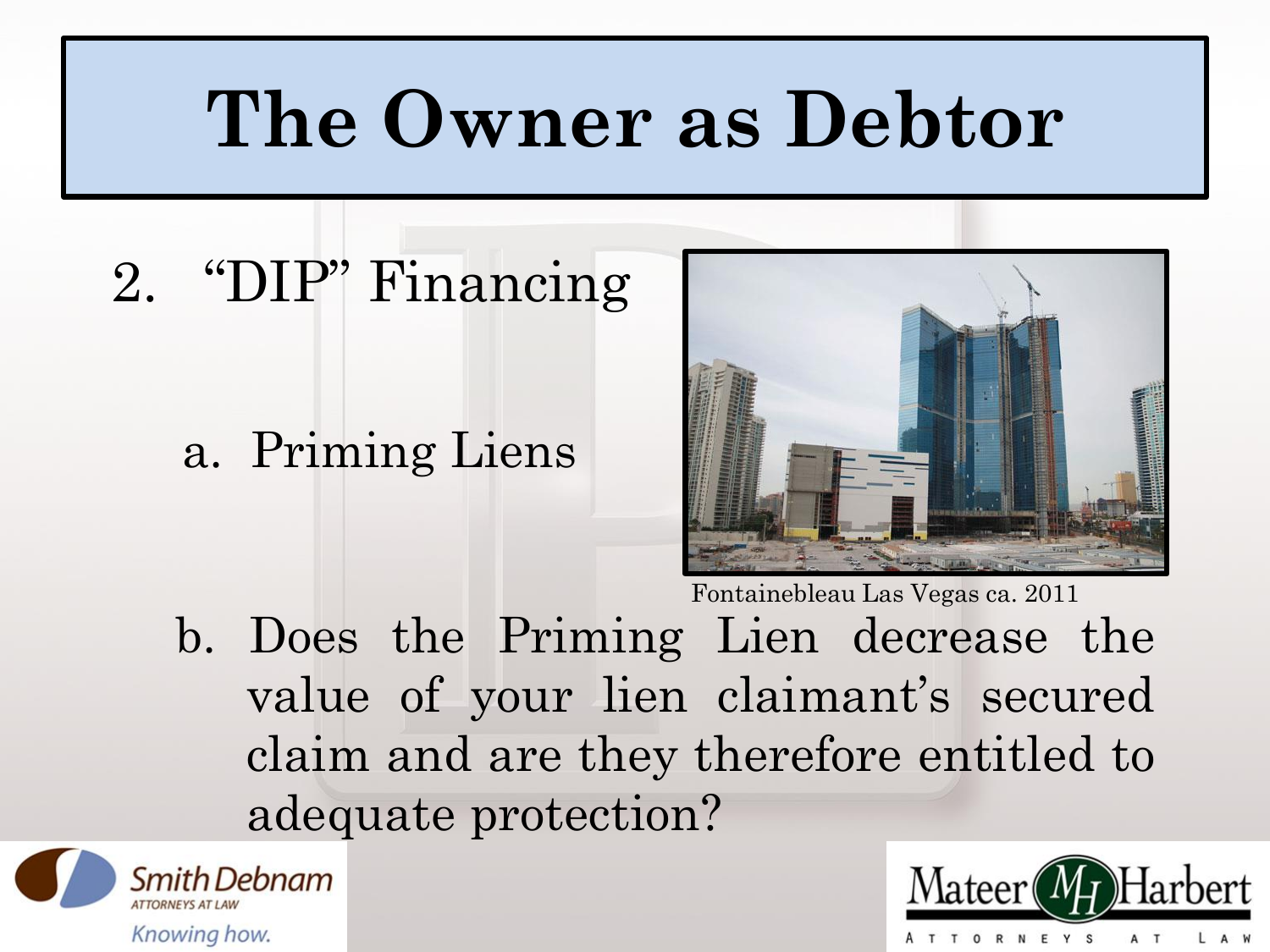# **The GC as Debtor**

- B. Primary Concern: Construction Contracts
	- 1. The Debtor has the Right to Assume or Reject Executory Construction Contracts Under § 365(c).
		- a. The GC as Client/Debtor has incentive to avoid pre-petition default
		- b. The Owner as Client/Non-Debtor has incentive to declare pre-petition default.



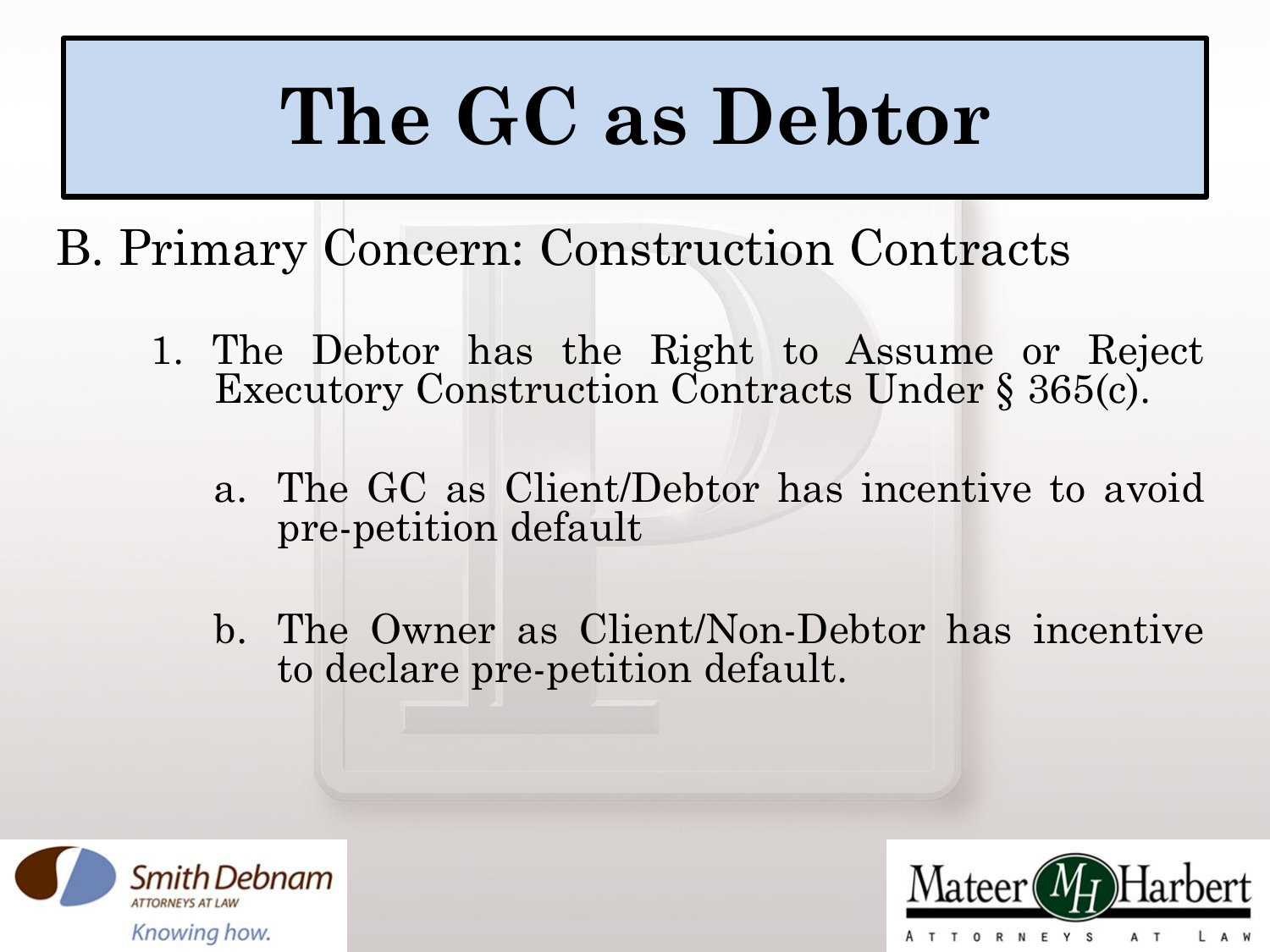# **The GC as Debtor**

- b. The Owner as Client/Non-Debtor has incentive to declare pre-petition default.
	- (i) Ipso facto clauses invalid (§ 365[e][1]).
	- (ii) "De facto ipso facto". In re Ernie Haire Ford, Inc., 403 B.R. 750 (Bankr. M.D. Fla. 2009)
	- (iii) Valid pre-petition termination should be **performance-based**.



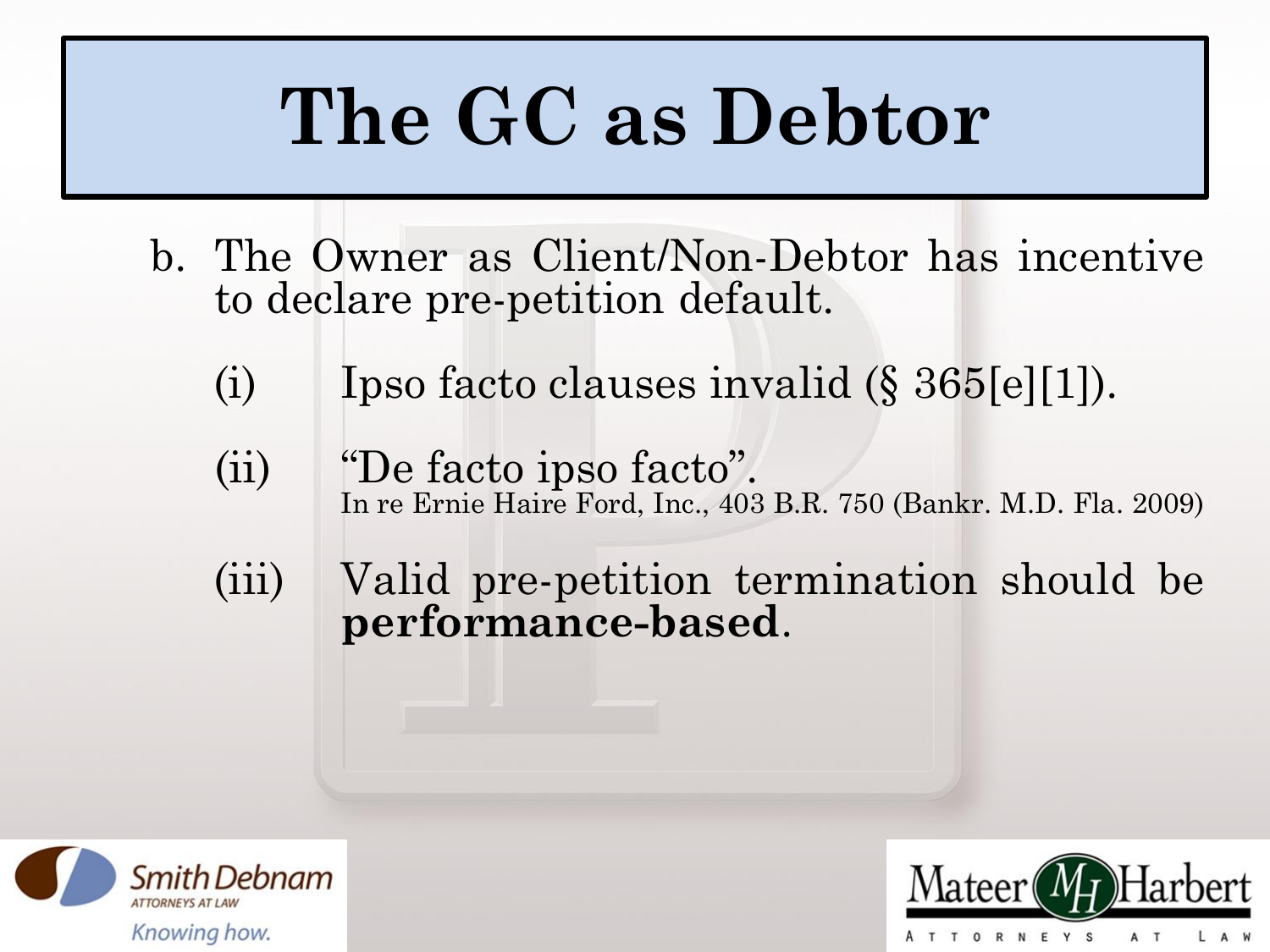### **What Do You "Need to Know?"**

- 1. Avoid pre-petition default if you are a contractor faced with potential insolvency. If you are in default by the time you get to your bankruptcy lawyer, it may be too late.
- 2. Consider pre-petition default you are an owner faced with potential contractor-insolvency. Are you better off terminating and completing with a new contractor (avoiding further delay); or, participating in the bankruptcy case?
- 3. Don't negotiate for unenforceable ipso facto clauses. If you seek to default a contracting party, make it performancebased.
- 4. Protect your lien position from cash collateral attacks and DIP lenders.



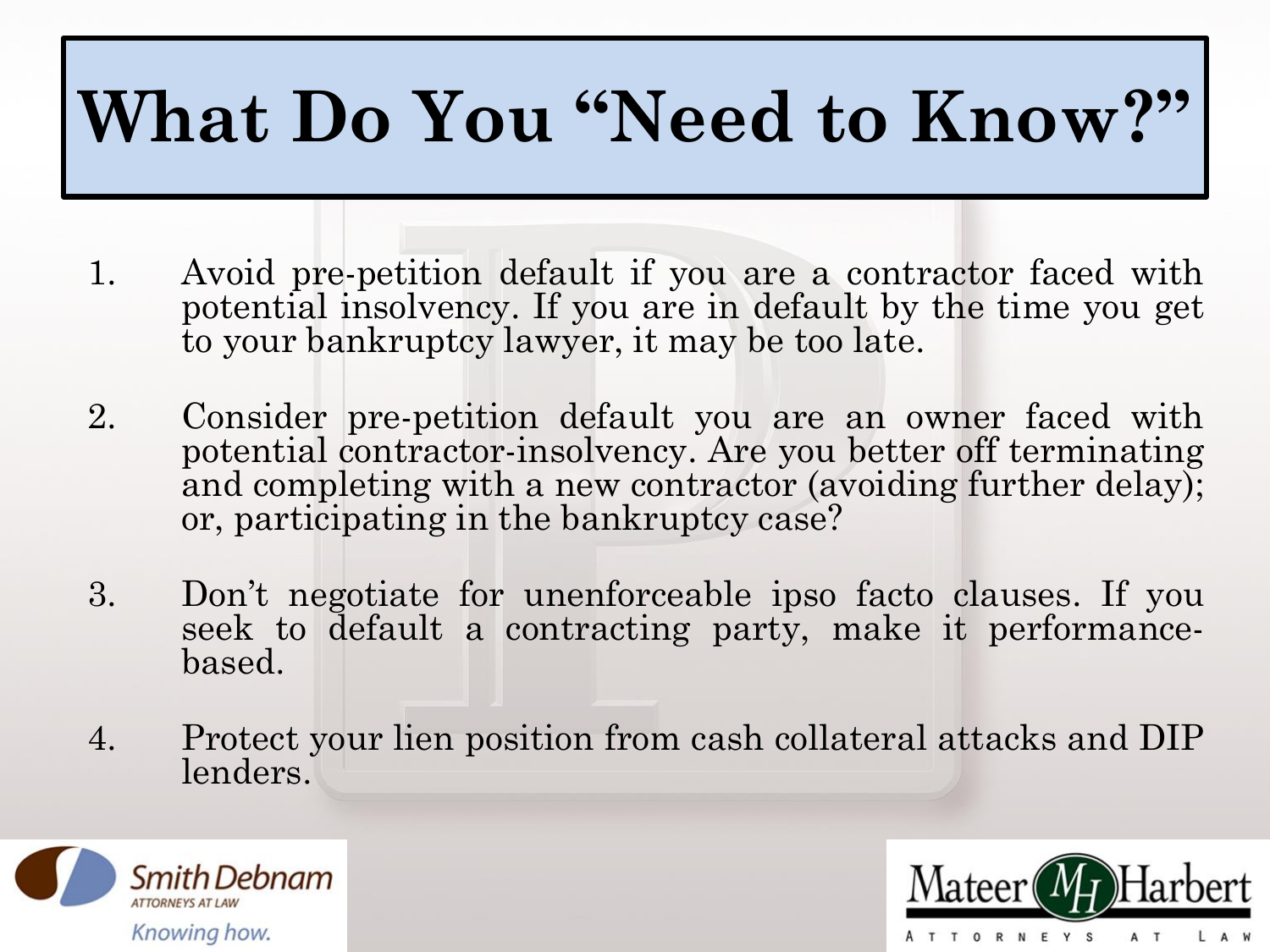# **II. The Automatic Stay**

### **AUTOMATIC STAY CONSIDERATIONS – SECTION 362 OF THE BANKRUPTCY CODE**

The typical fact pattern - someone in the chain of contract has filed bankruptcy and you are not getting paid. Can I still file my lien?



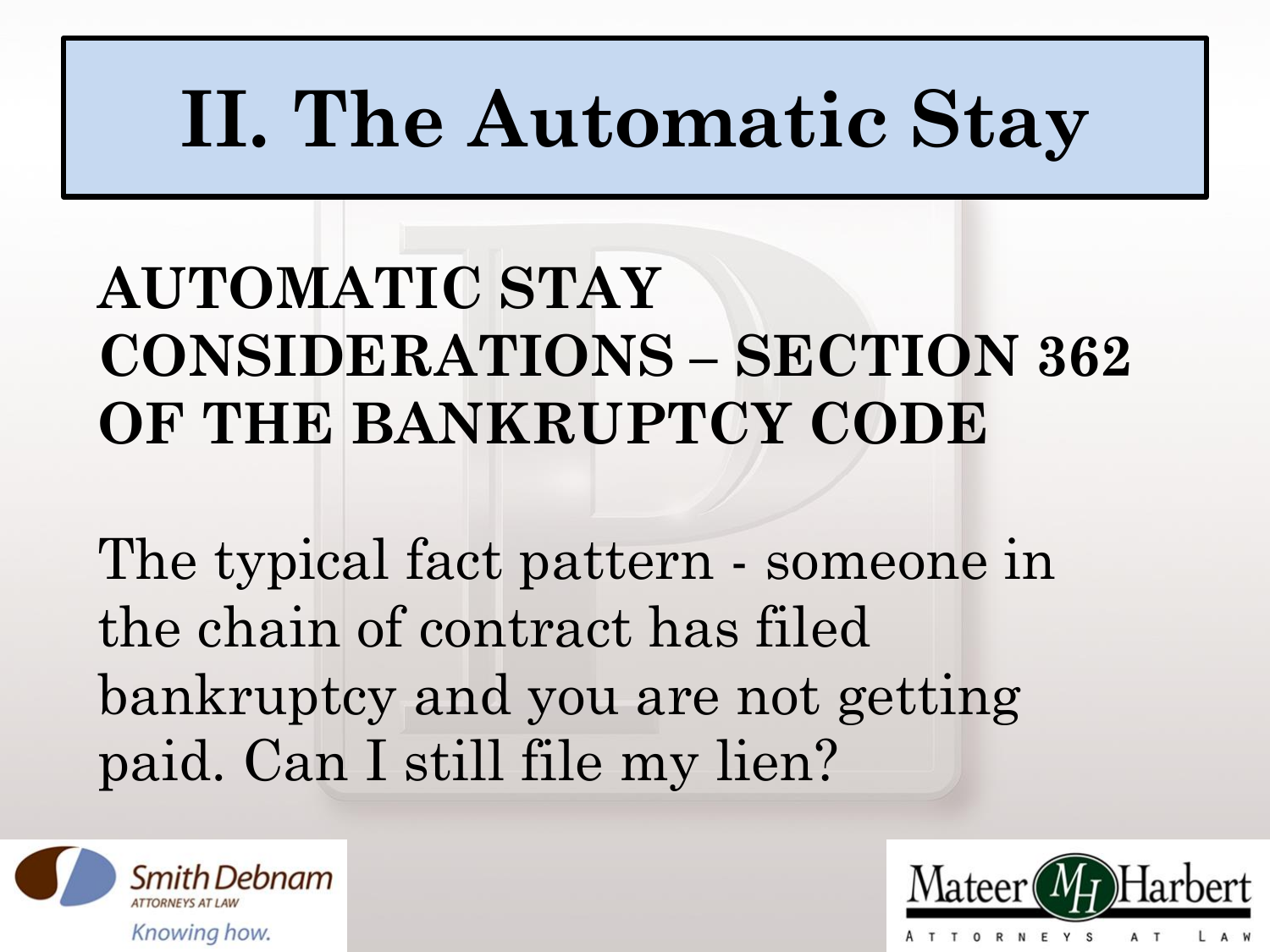#### **Relevant Bankruptcy Code Sections**

11 U.S.C. §362 – Ordinarily is seen as a **BIG RED STOP SIGN** Normally prohibits creditors from taking any action to collect money from debtors in bankruptcy. The automatic stay provision of the Bankruptcy Code operates to stay "any act to create, perfect, or enforce any lien against property of the estate." 11 U.S.C. § 362(a)(4).





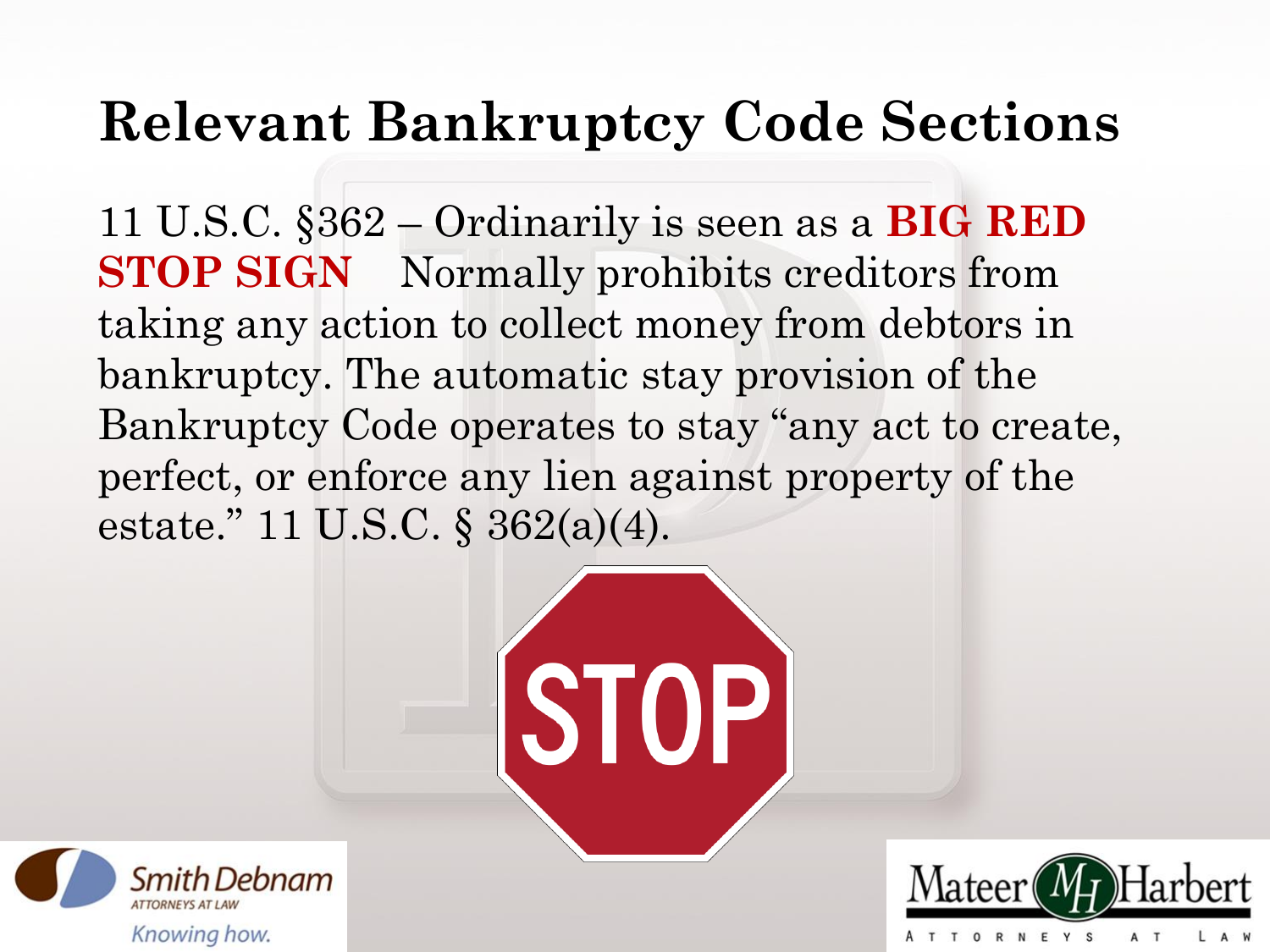#### **Relevant Bankruptcy Code Sections**

11 U.S.C. §362(b)(3) provides an exception to the automatic stay for any actions to perfect an interest in property where that interest will take priority pursuant to 11 U.S.C.  $\S$  546(b)(1) over the trustee's strong arm powers (i.e., status as a judicial lien creditor with respect to personal property and status as a bona fide purchaser for value with respect to real property) as of the date of the bankruptcy petition.



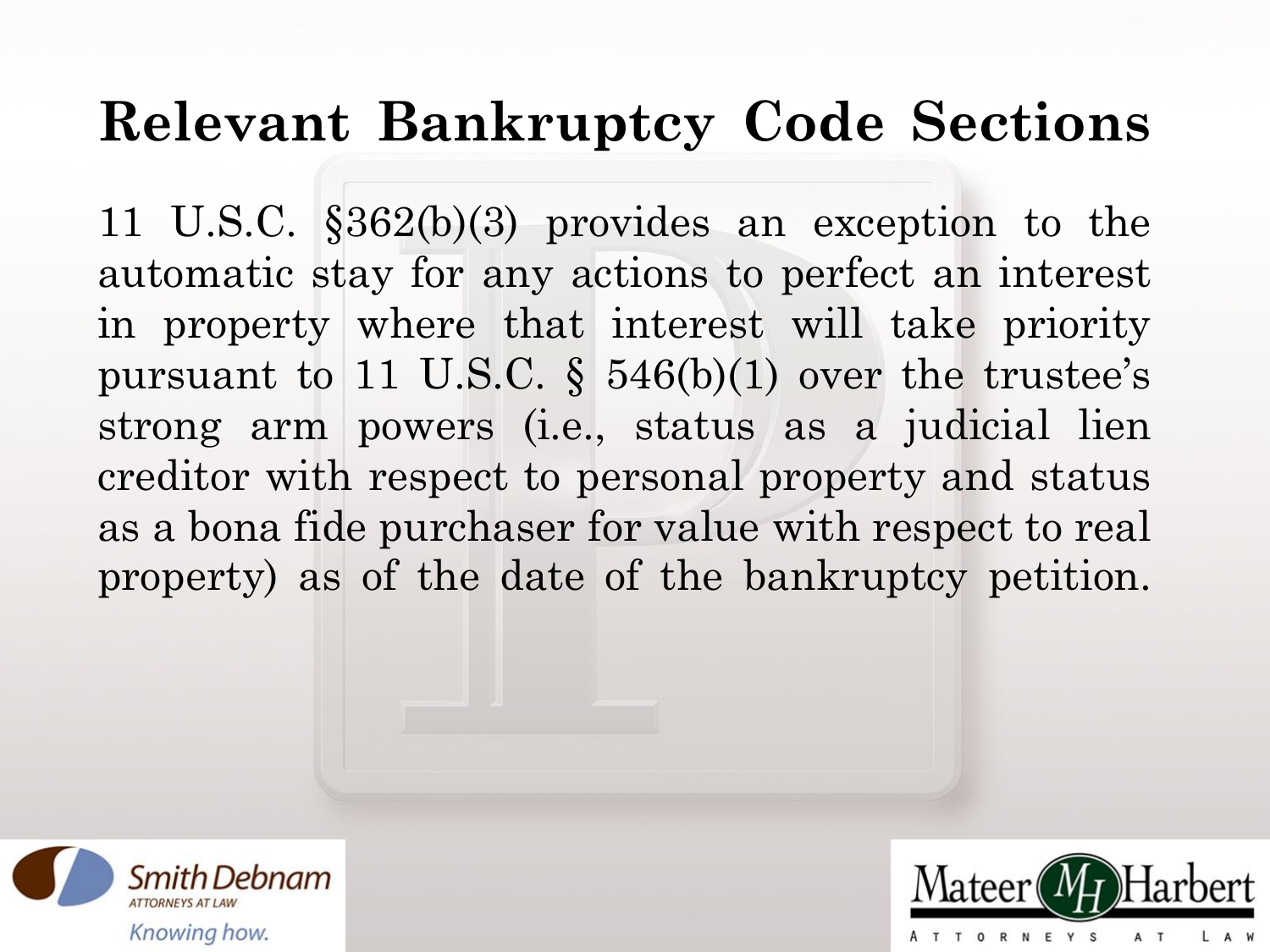### **Relevant Bankruptcy Code Sections**

Therefore, reading the two statutes together, to the extent:

(1) that the interest exists as of the petition date; and (2) that (a) the perfection of the interest will relate back to a pre-petition date (usually commencement of work); or (b) the perfected interest will take priority over the trustee's strong arm powers as of the petition date, 11 U.S.C. §362 does not prohibit a contractor, subcontractor, or materialman from perfecting its lien post-petition. If the lien would relate back to a point in time prior to the filing of the petition, a pure statutory analysis would indicate that the automatic stay would not prohibit filing a lien to protect its interests after a bankruptcy petition has been filed.



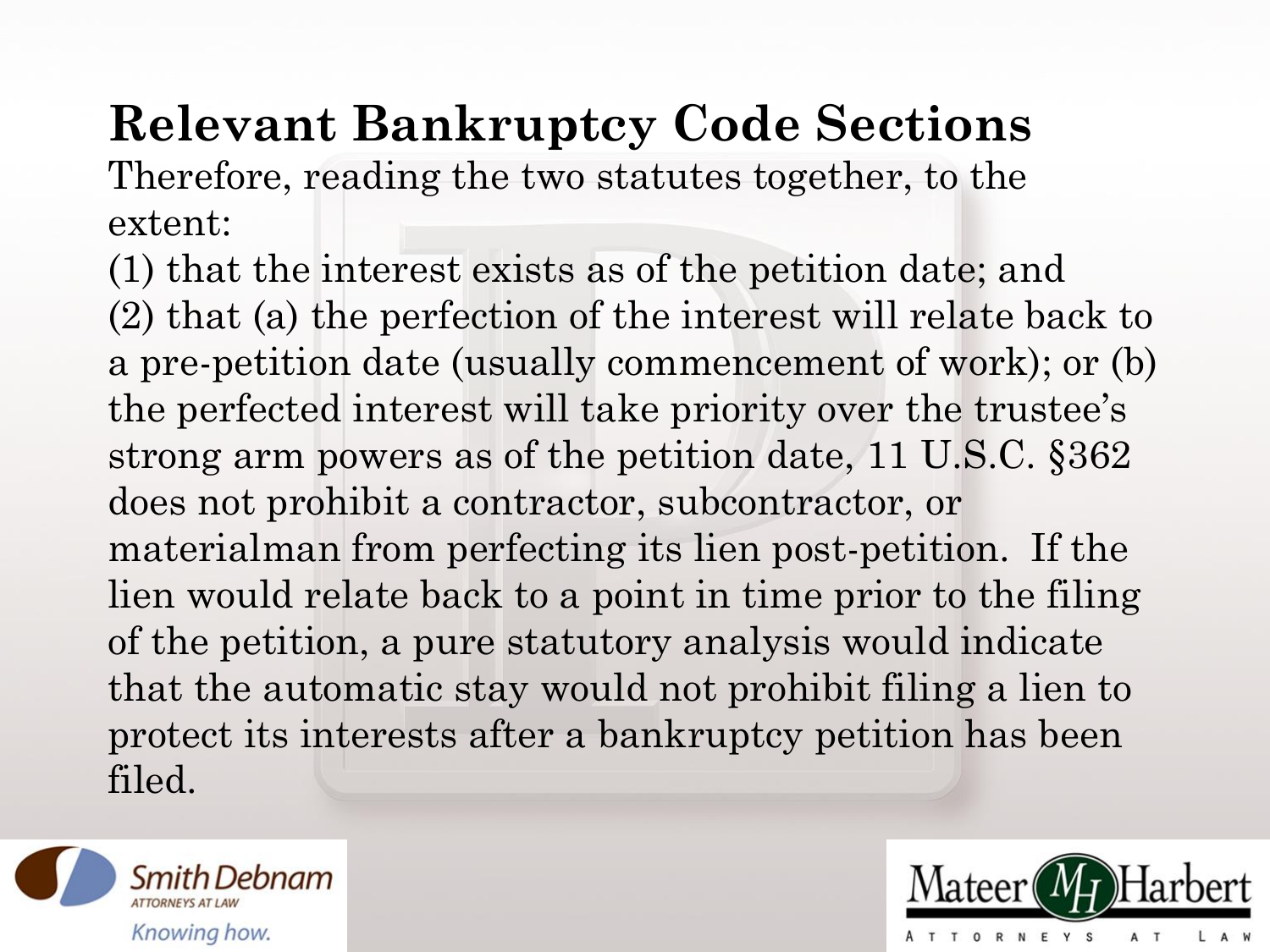### **Cases**

Some caselaw would even suggest that the automatic stay would not apply even if the lien claim would not relate back to a date prior to the bankruptcy petition was filed. see *Ivester v. Miller*, 398 B.R. 408 (Bankr. M.D.N.C. 2008); see also, *In re AR Accessories Group, Inc.*, 345 F.3d 454, 458 (7th Cir. 2003) ("statute need not contain language expressly providing for retroactive perfection in order to trigger the exception provided in 11 U.S.C. § 546(b)(1)(A)"); *In re 229 Main St. Ltd. P'ship*, 262 F.3d 1, 12 (1st Cir. 2001) ("There is no requirement that the 'generally applicable law' referenced in section 546(b) contain an explicit relation-back mechanism."); *In re Lionel Corp.*, 29 F.3d 88, 93 (2d Cir. 1994) ("We see nothing in § 546(b) indicating that it applies only when the lienor fits within a 'relation-back' statute. As long as an 'applicable law' authorizes perfection after another party has acquired interest to the property, a lienor fits within the exception."); *see also Maryland Nat'l Bank v. Mayor of Baltimore (In re Maryland Glass Corp.)*, 723 F.2d 1138, 1141-1142 (4th Cir. 1983).



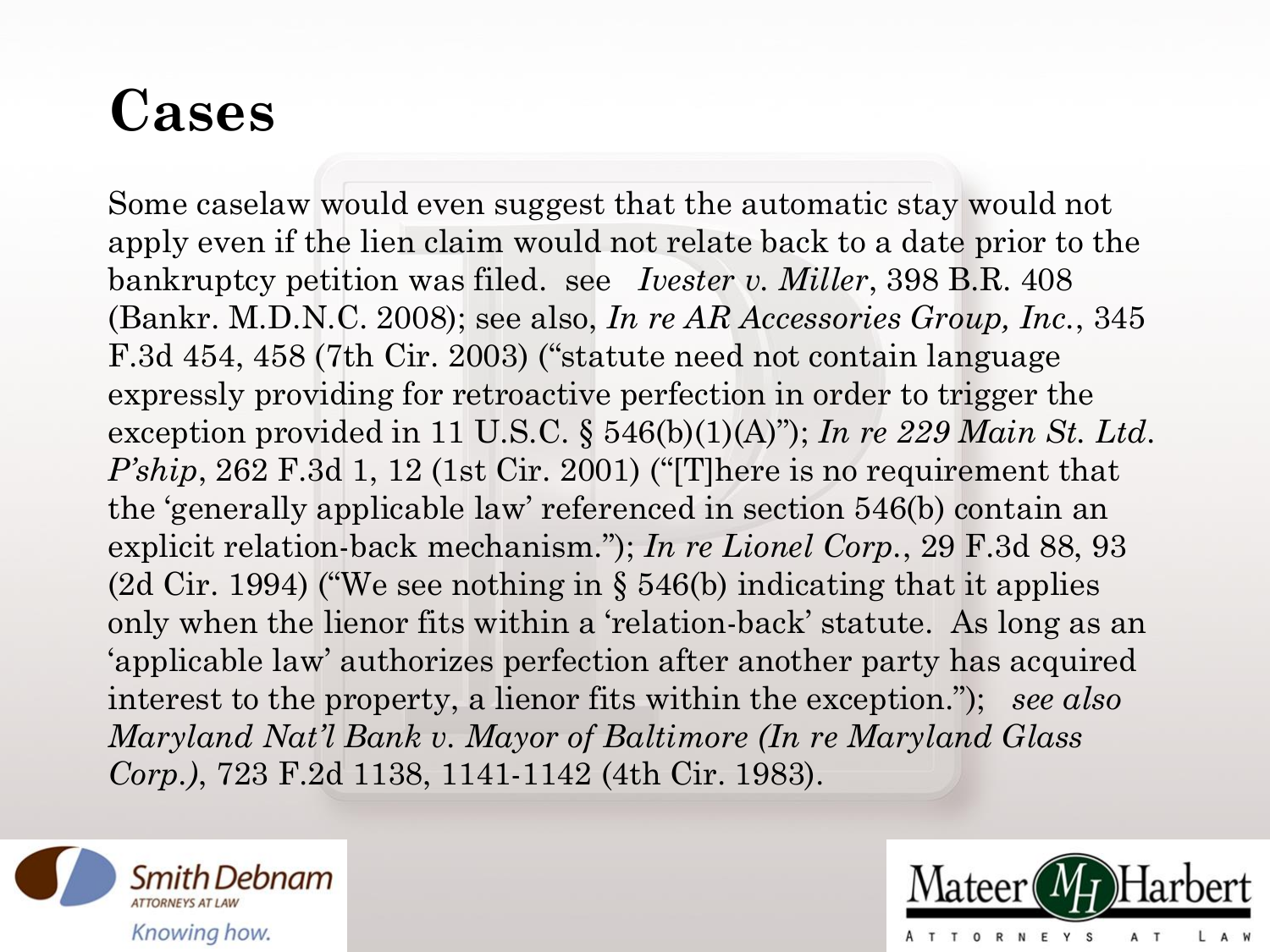In 2009 the USBC-EDNC held in a series of cases that the pos-petition filing of a claim of lien violated the automatic stay. See *In re Shearin Family Investments, LLC*, No. 08-07082-8-JRL,2009 WL 1076818 (Bankr. E.D.N.C. Apr. 17, 2009) *In re Harrelson Utilities, Inc.*, Case No.: 09 02815-8-ATS; *In re Mammoth Grading, Inc.*, Case No.: 09- 01286-8-ATS



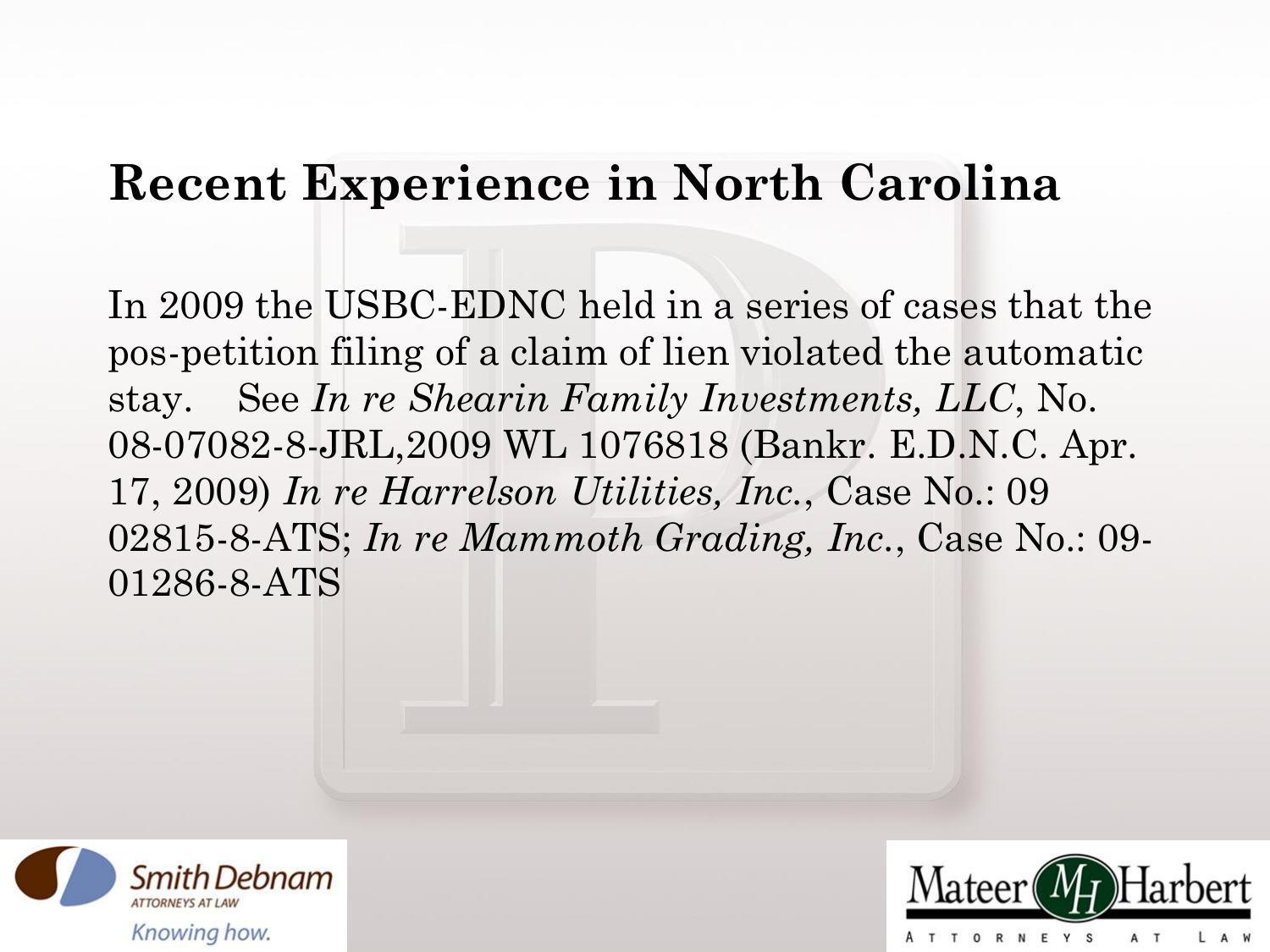Rulings were made even though North Carolina has a statute that says that a lien claim relates back in time to the lien claimant's first day of furnishing of labor or materials to the project. See N.C.G.S. §§44A-10;



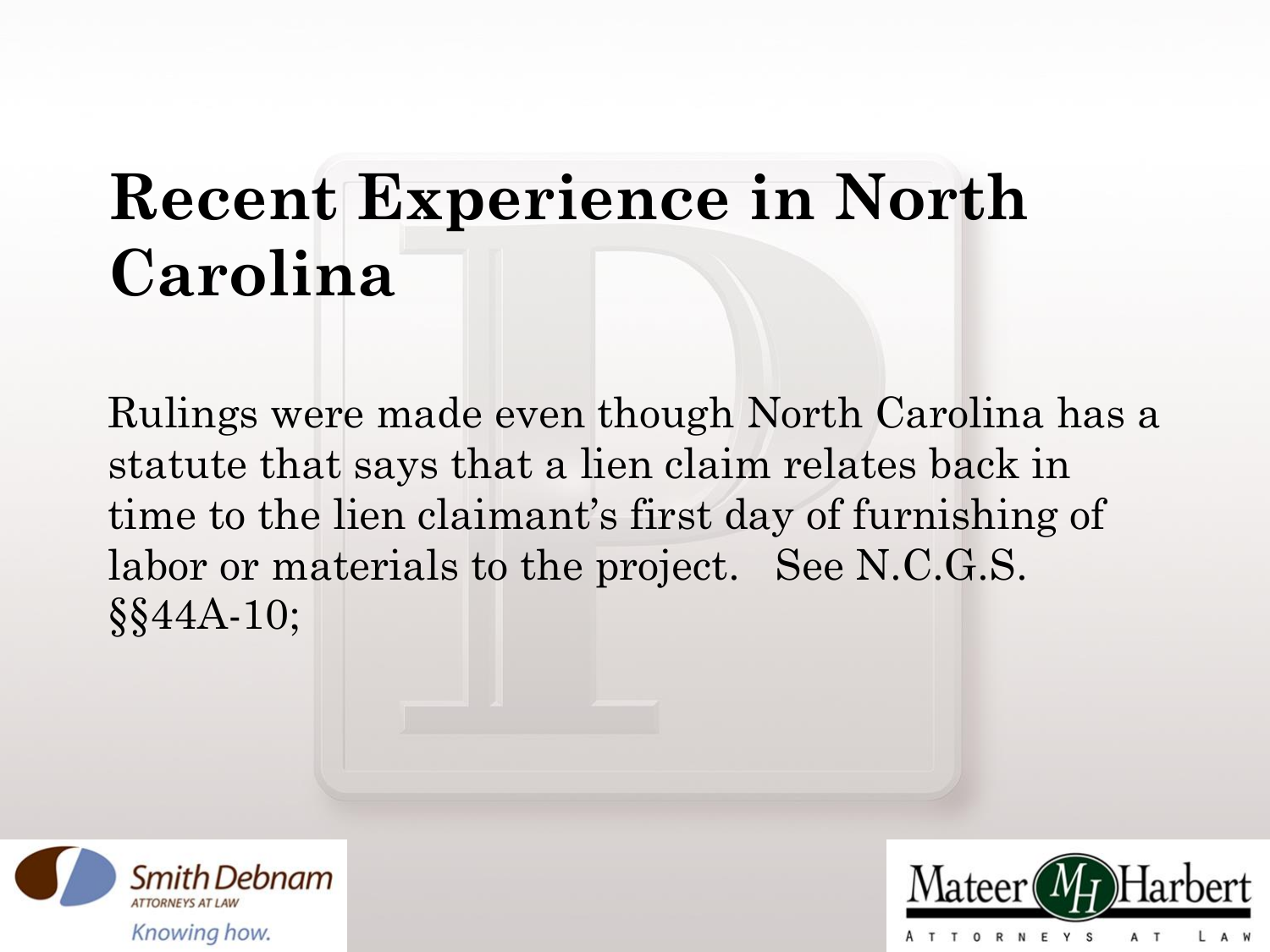The rulings were appealed. The United States District Court for the Eastern District of North Carolina, while not ruling on the merits of the appeal, questioned whether the rulings would pass constitutional muster under the North Carolina Constitution. *see Ferguson Enterprises, Inc. et al vs. Financial Federal Credit, Inc. and Mammoth Grading, Inc.* No. 5:10-cv-00316-H (USDC – EDNC 2010).



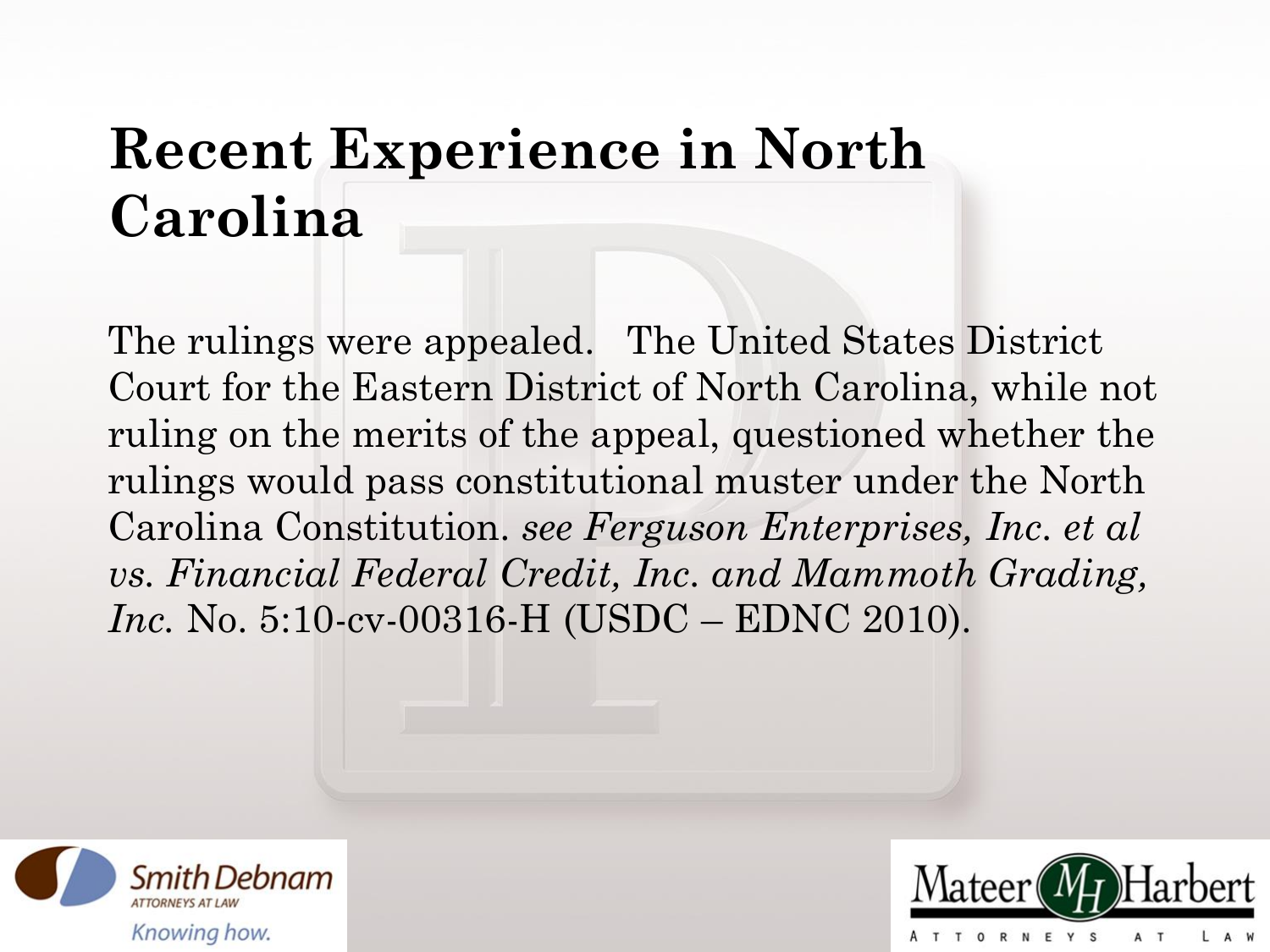In the aftermath of the above rulings, the North Carolina General Assembly amended N.C.G. S. §44A-18 to make clear that a mechanics lien in North Carolina was an "interest" in real property as contemplated by the meaning of that term in 11 U.S.C. §362(b)(3) and 11 U.S.C. § 546(b)



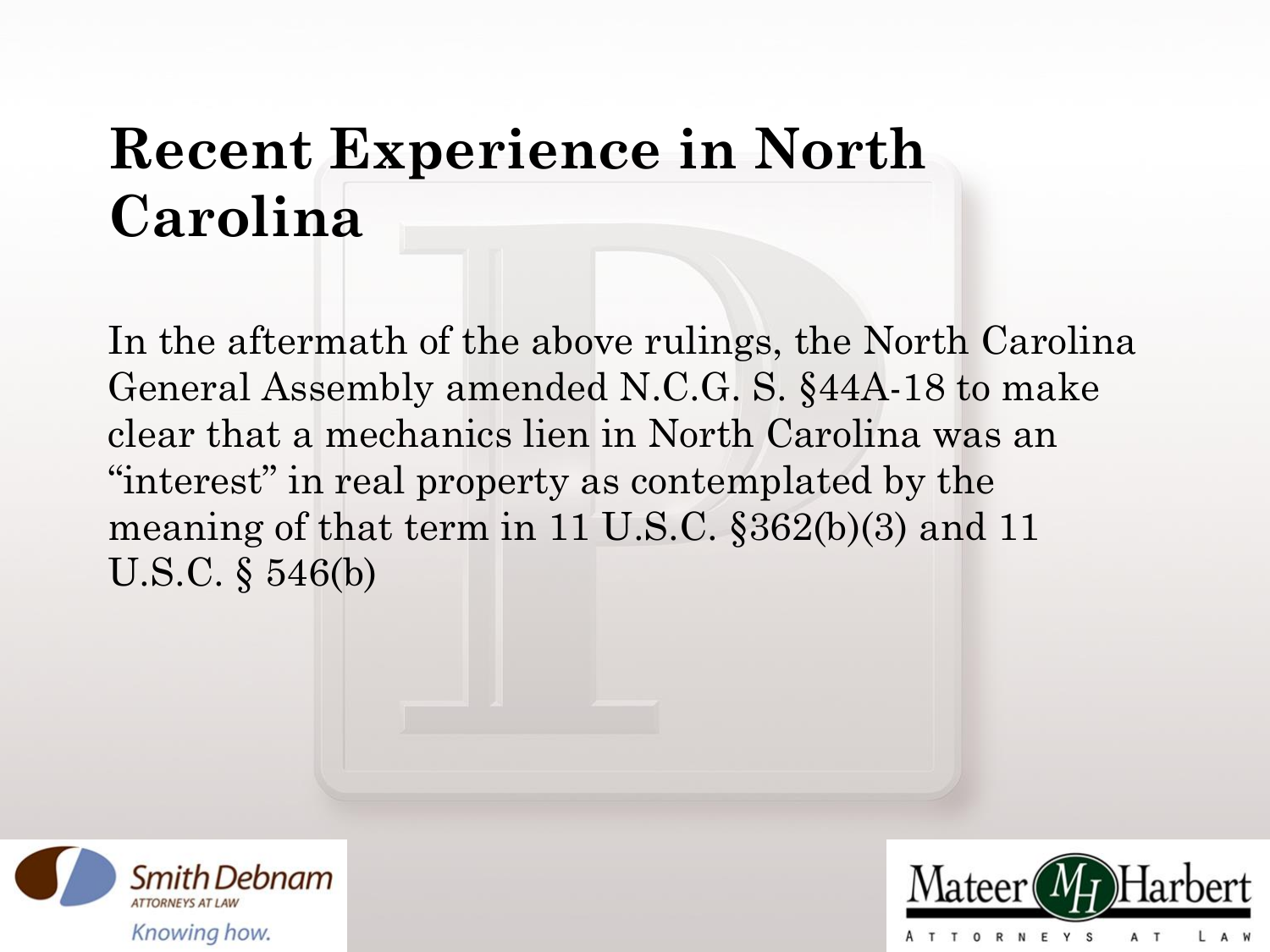### **III. Assumption or Rejection of Ks**

A. The DIP has the right to assume or reject an executory construction contract (§§ 365 and 1104) except in certain circumstances.





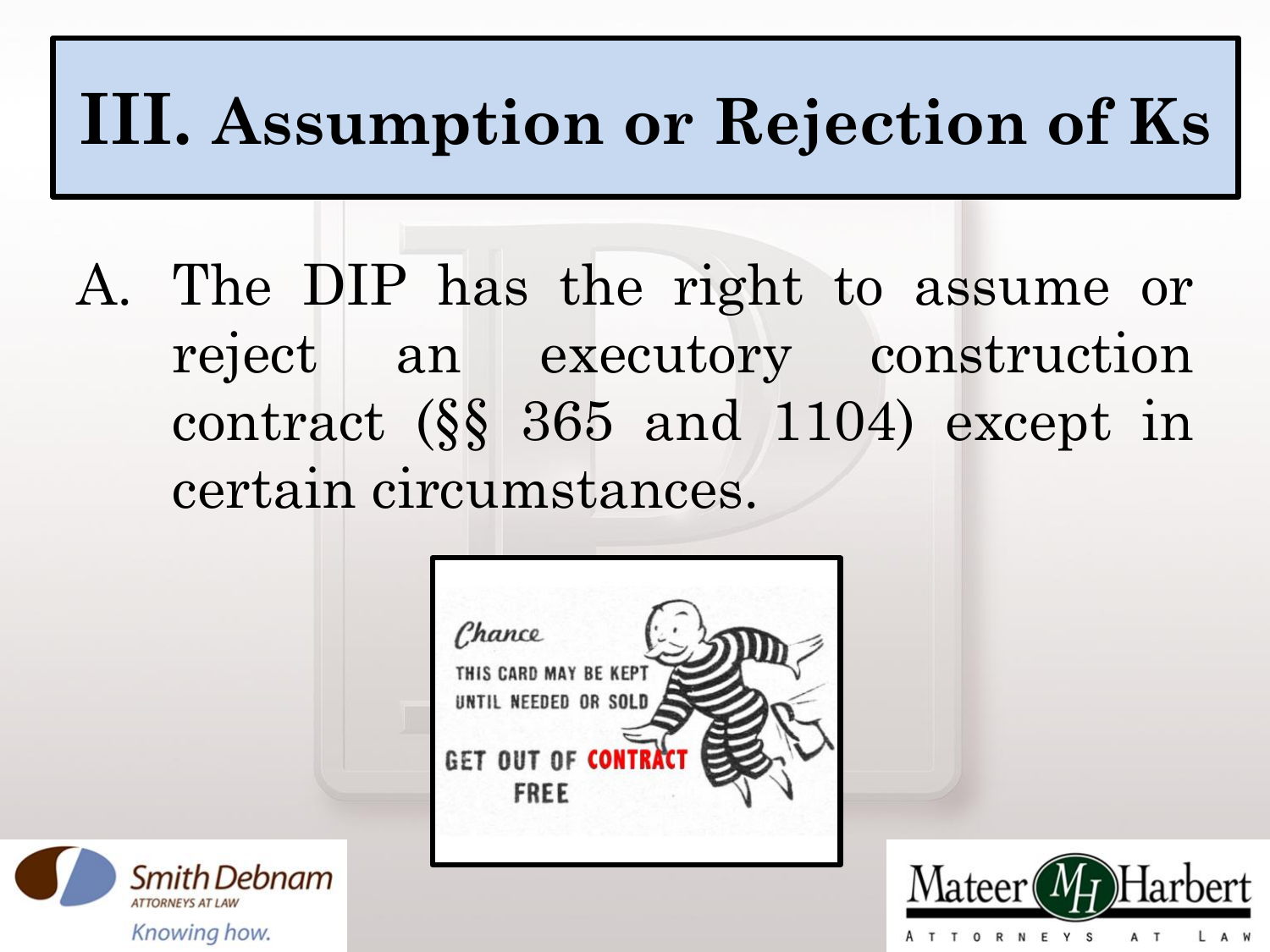### **III. Assumption or Rejection of Ks**

- 1. Is it "assumable"?
	- a. True "Executory" Contracts.
	- b. Pre-petition Termination.
	- c. Non-Delegable Contracts (§ 365[c][1]).
	- d. Contracts for Financing (§ 365[c][2]).



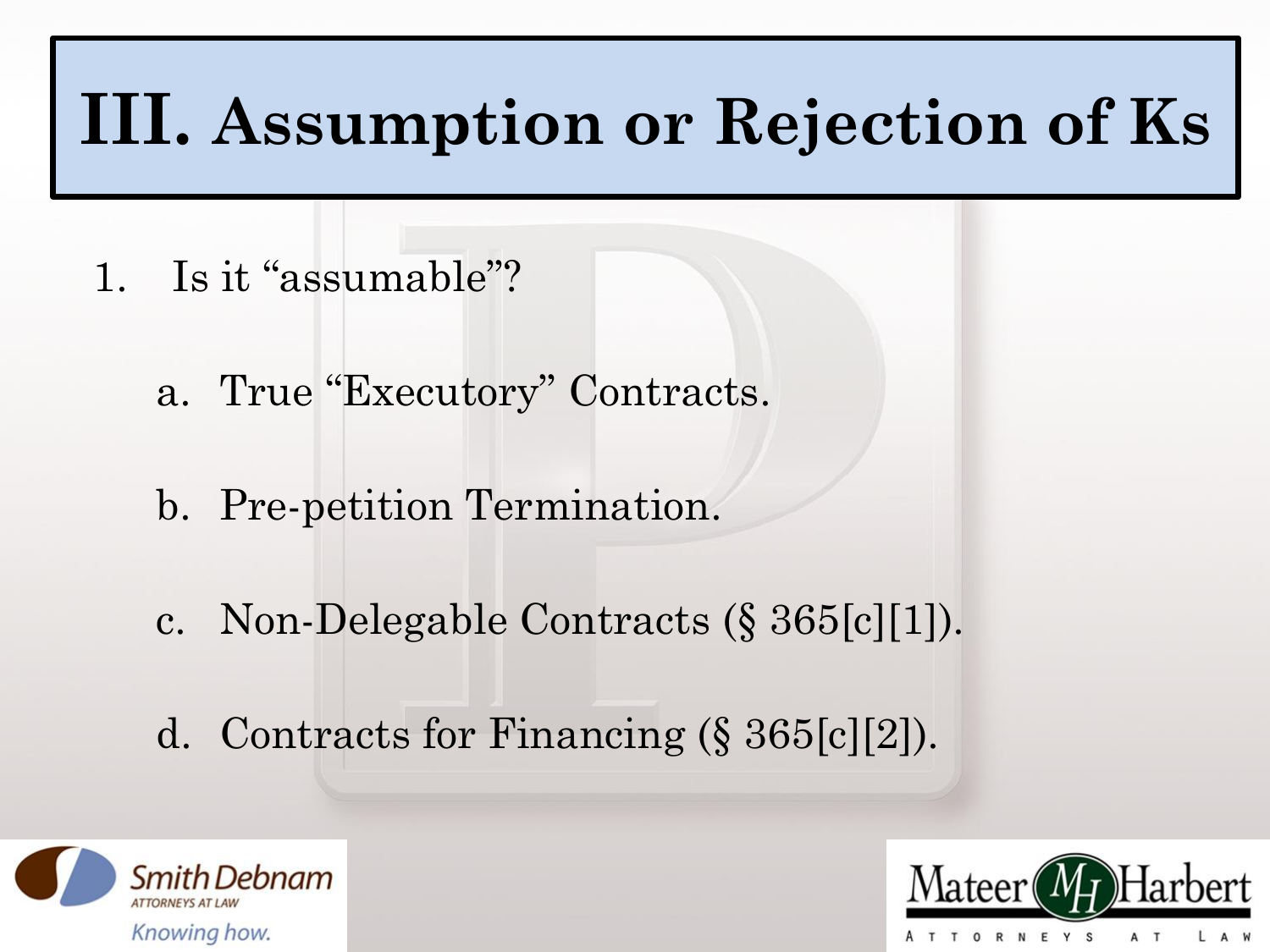### **III. Assumption or Rejection of Ks**

- 2. So, your contract is being assumed…what are your rights?
	- a. If there has been a default, "cure and assure". In re Legacy Health Care, LLC, 05-11270 K, 2006 WL 2728632 (Bankr. W.D.N.Y. 2006)
- 3. So, your contract is being rejected…what are your rights?
	- a. Administrative Expense Claim for Post-Petition Expenses (§ 503[b][1][A]).



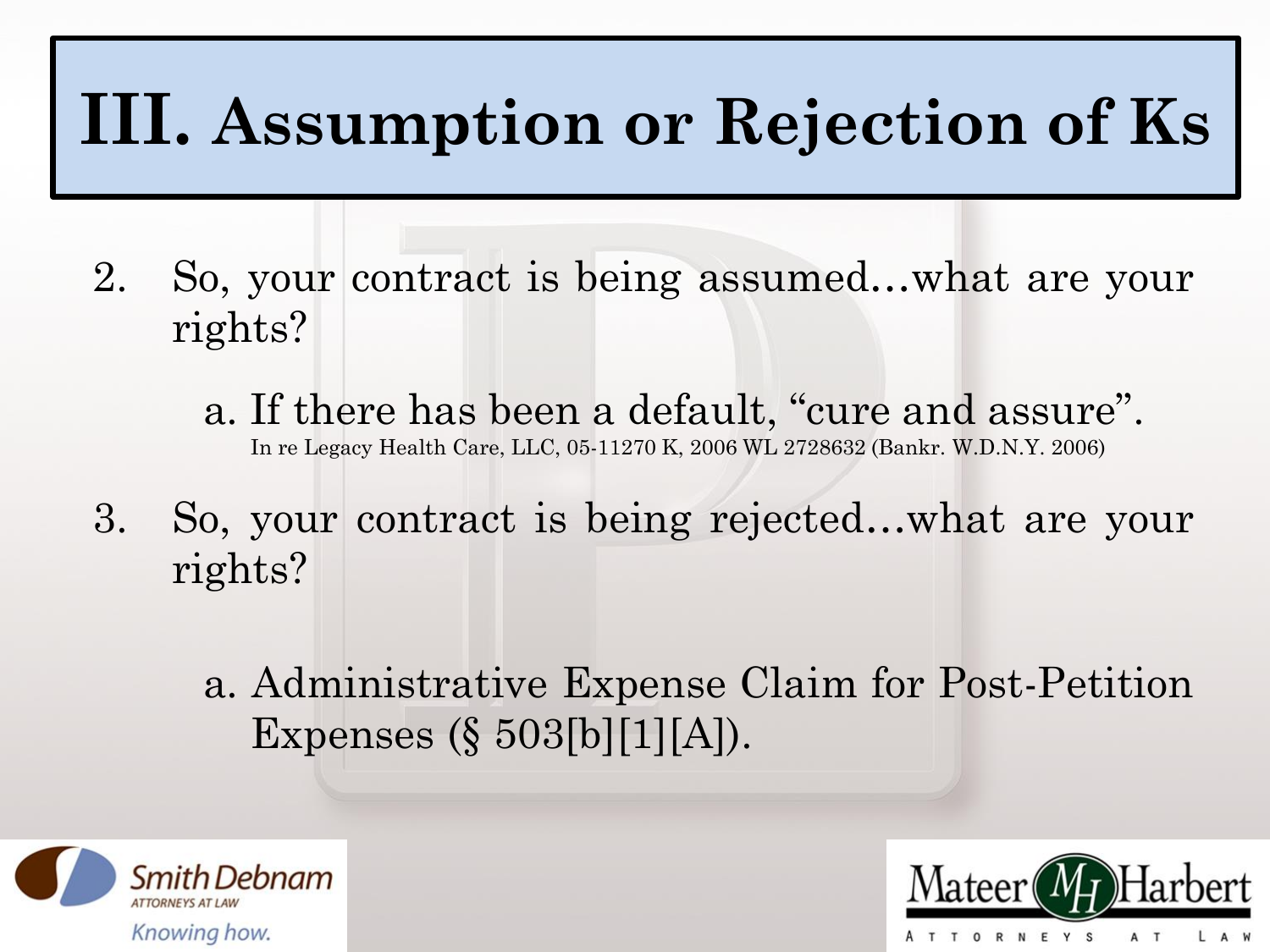## **What Do You "Need to Know?"**

- 1. If insolvency looks likely, determine whether you want to preserve the contract despite the bankruptcy – preferably pre-petition.
- 2. If there are valid reasons for pre-petition default, terminate.
- 3. If a petition is filed, is the contract truly executory? Is it non-delegable?
- 4. If a petition is filed, you have standing to force the issue.



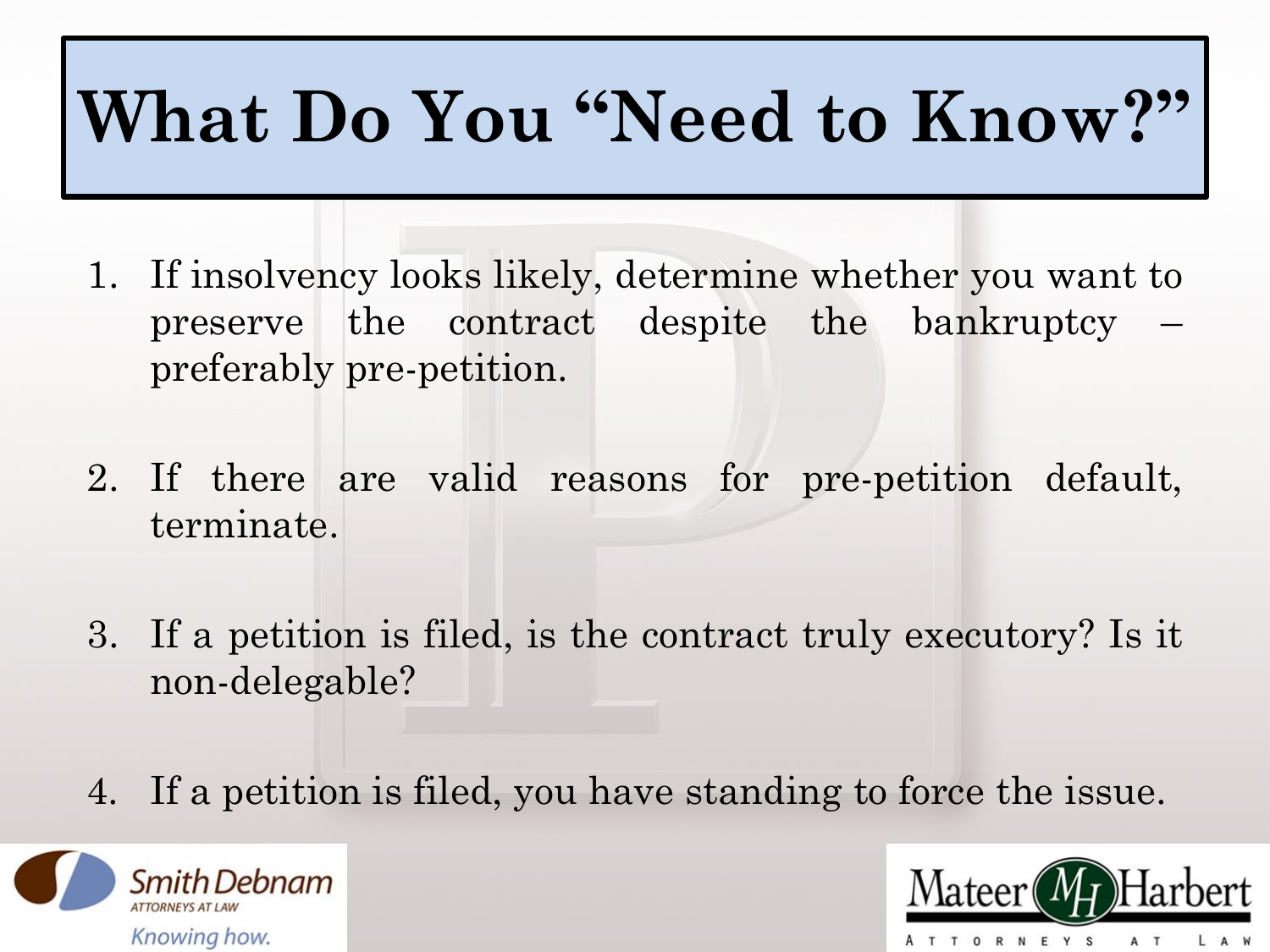# **MECHANICS LIEN CLAIMS IV. Mechanics Lien Claims**

Don't throw your hands up when there is a bankruptcy filing.

Filing and perfecting your mechanics lien or payment bond claim can mean the difference in being treated as a secured creditor and thereby realizing a substantial recovery on your claim and being treated as an unsecured creditor with little to no distribution on your claim.



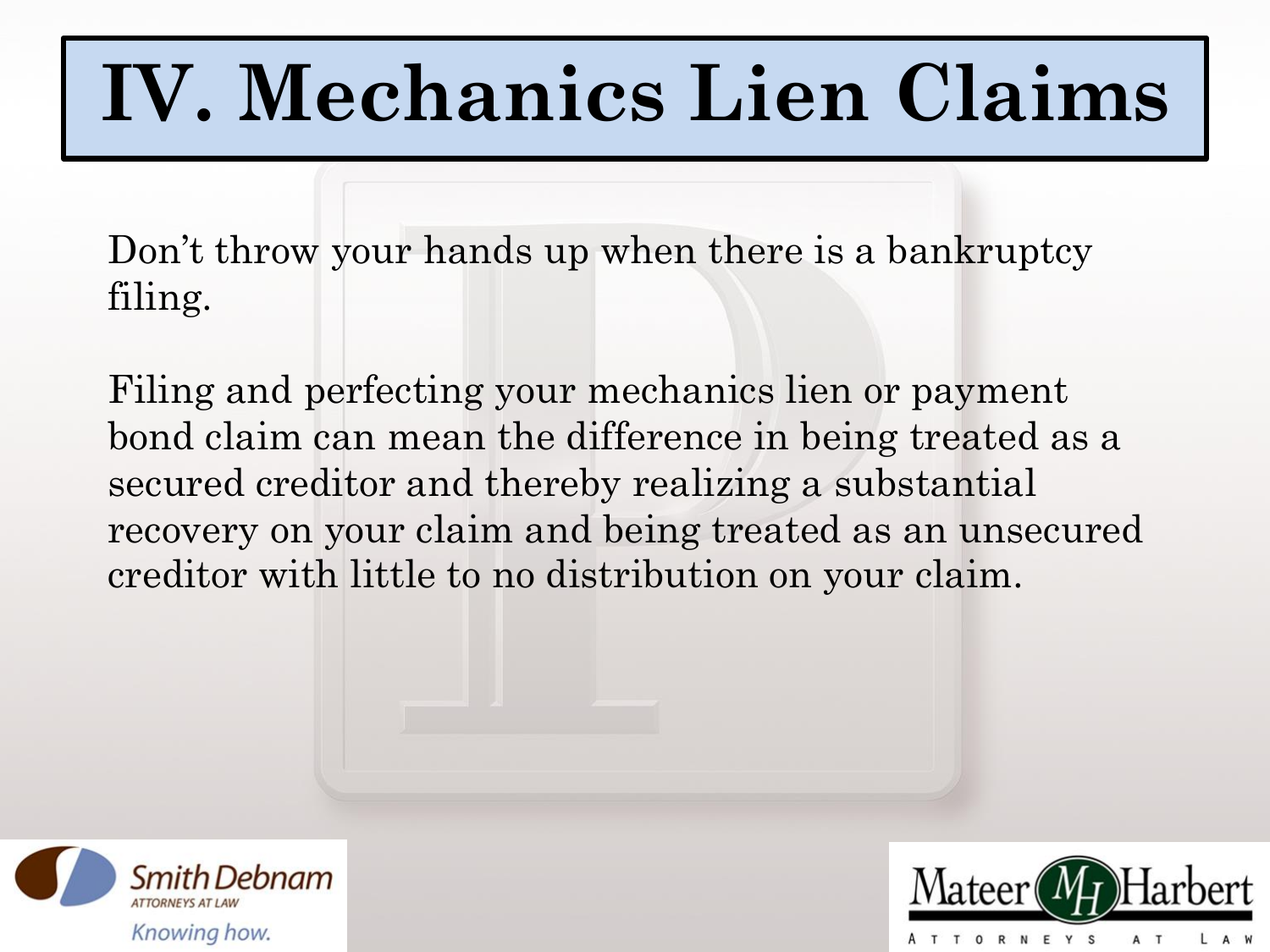# **MECHANICS LIEN CLAIMS IV. Mechanics Lien Claims**

File your proof of claim prior to the bar date;

If the Debtor is going to seek to assume the construction contract, insist that you be paid as part of any order allowing assumption of the contract. In order to assume a contract under §365 of the Code, all pre-petition defaults must be cured. Presumably, the Debtor's failure to pay is a default under its contract, as is your mechanics lien claim or payment bond claim, and therefore it must be cured in order to assume the contract.



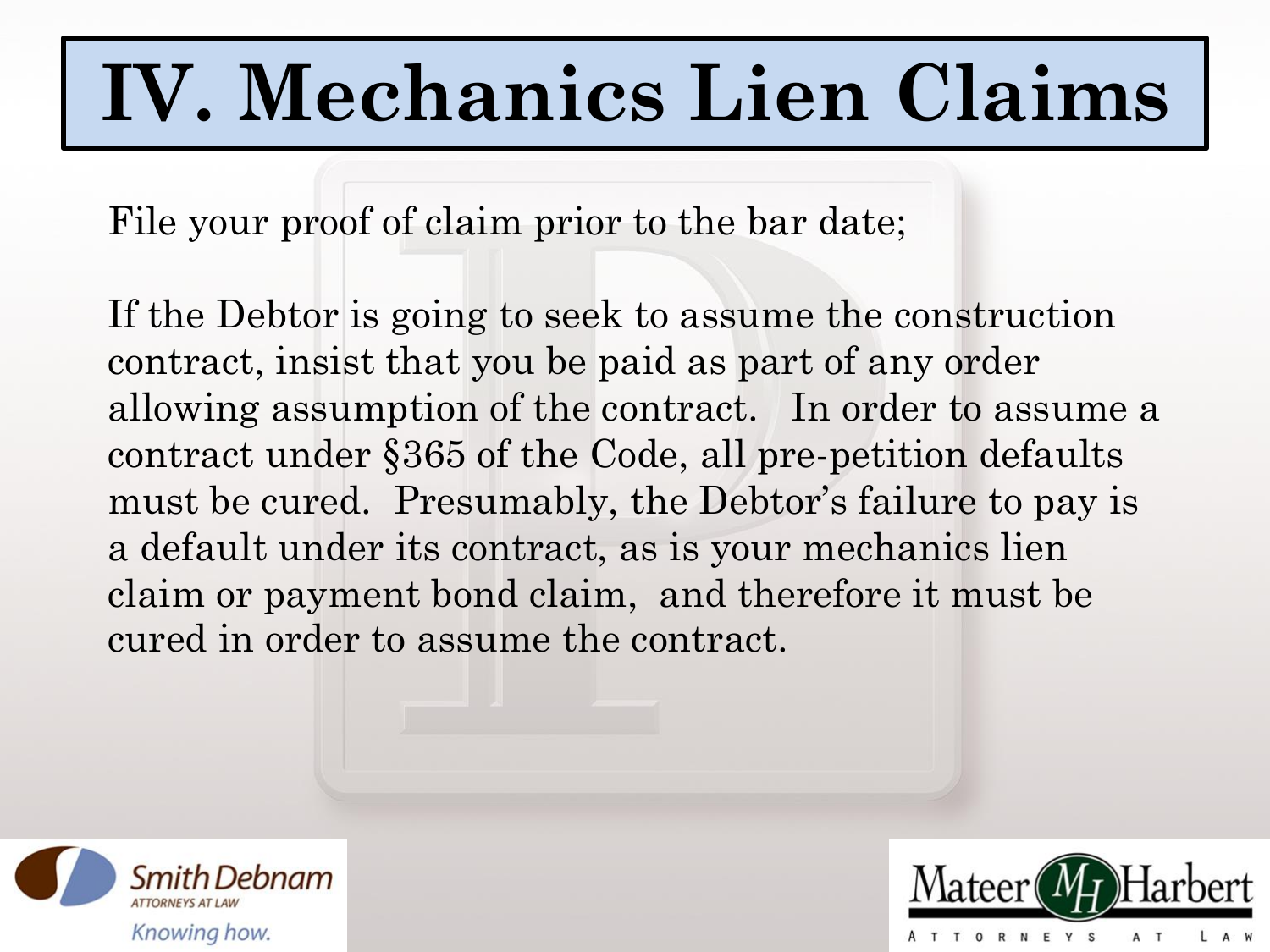# **V. Reclamation Claims**

- A. Concern for Suppliers and Materialmen.
- B. § 546(c) Reclamation Demand.

### C. § 503(b)(9)Administrative Expense Claim.



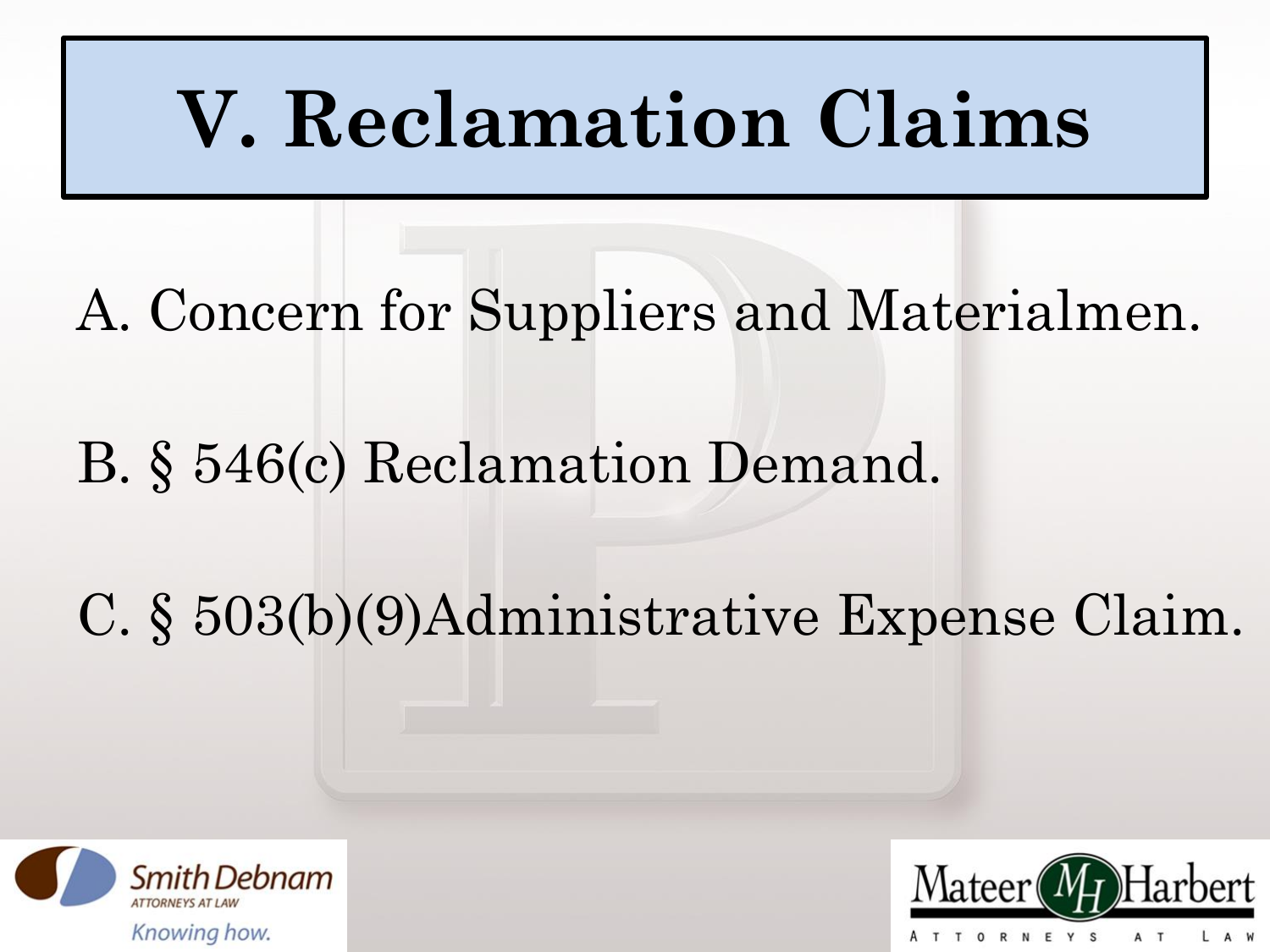# **V. Reclamation Claims**

- B. § 546(c) Reclamation Demand
	- 1. Goods received in the 45 days prepetition.
	- 2. Demand Requirement.
	- 3. Does this have **value** in light of potential lender secured claims?



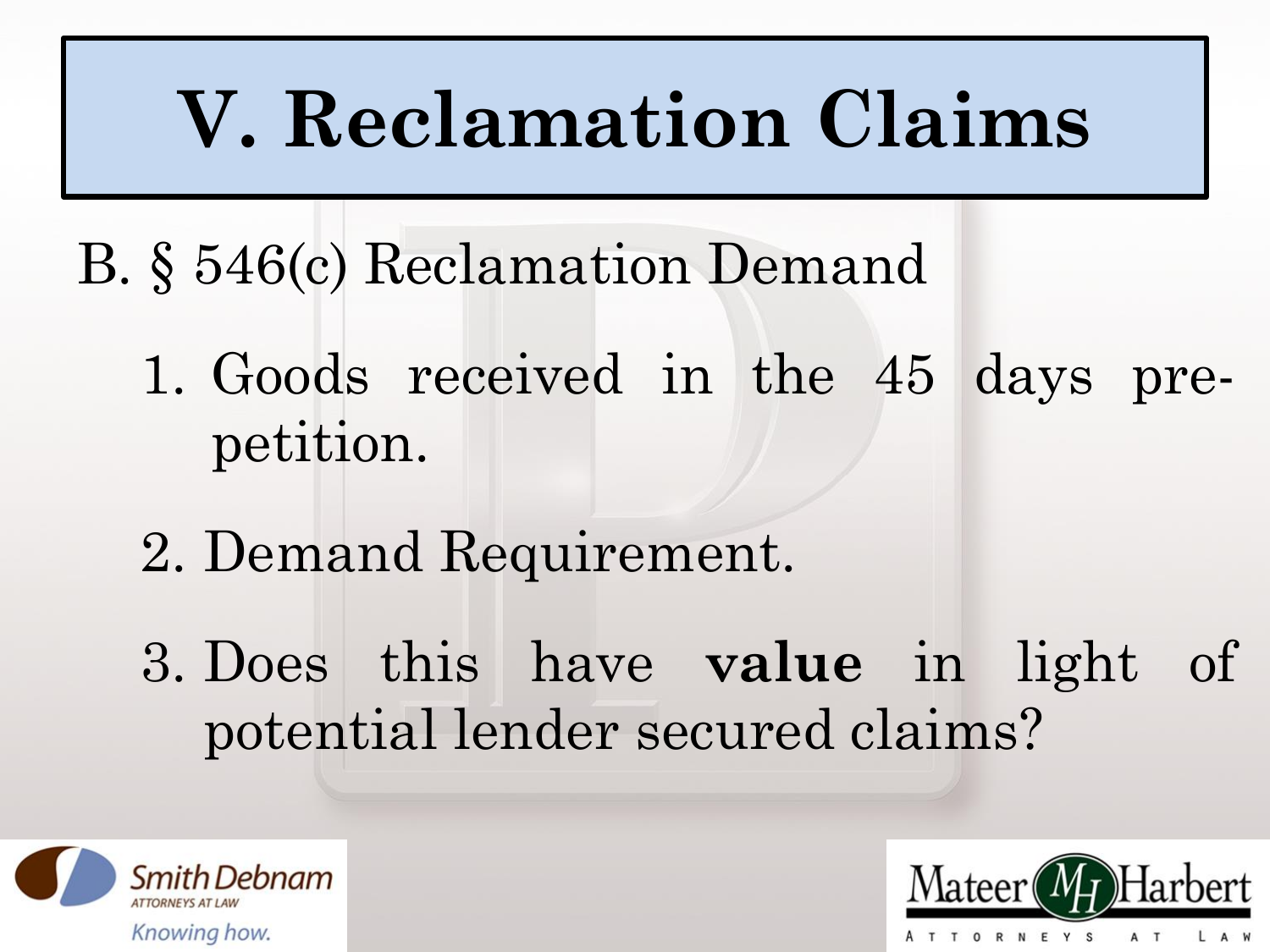# **V. Reclamation Claims**

- C.§ 503(b)(9) Request for Administrative Expense.
	- 1. Goods received in the 20 days prepetition.
	- 2. Administrative expense claims must be paid in full.
	- 3. Expense claimant **and** preference transferee?



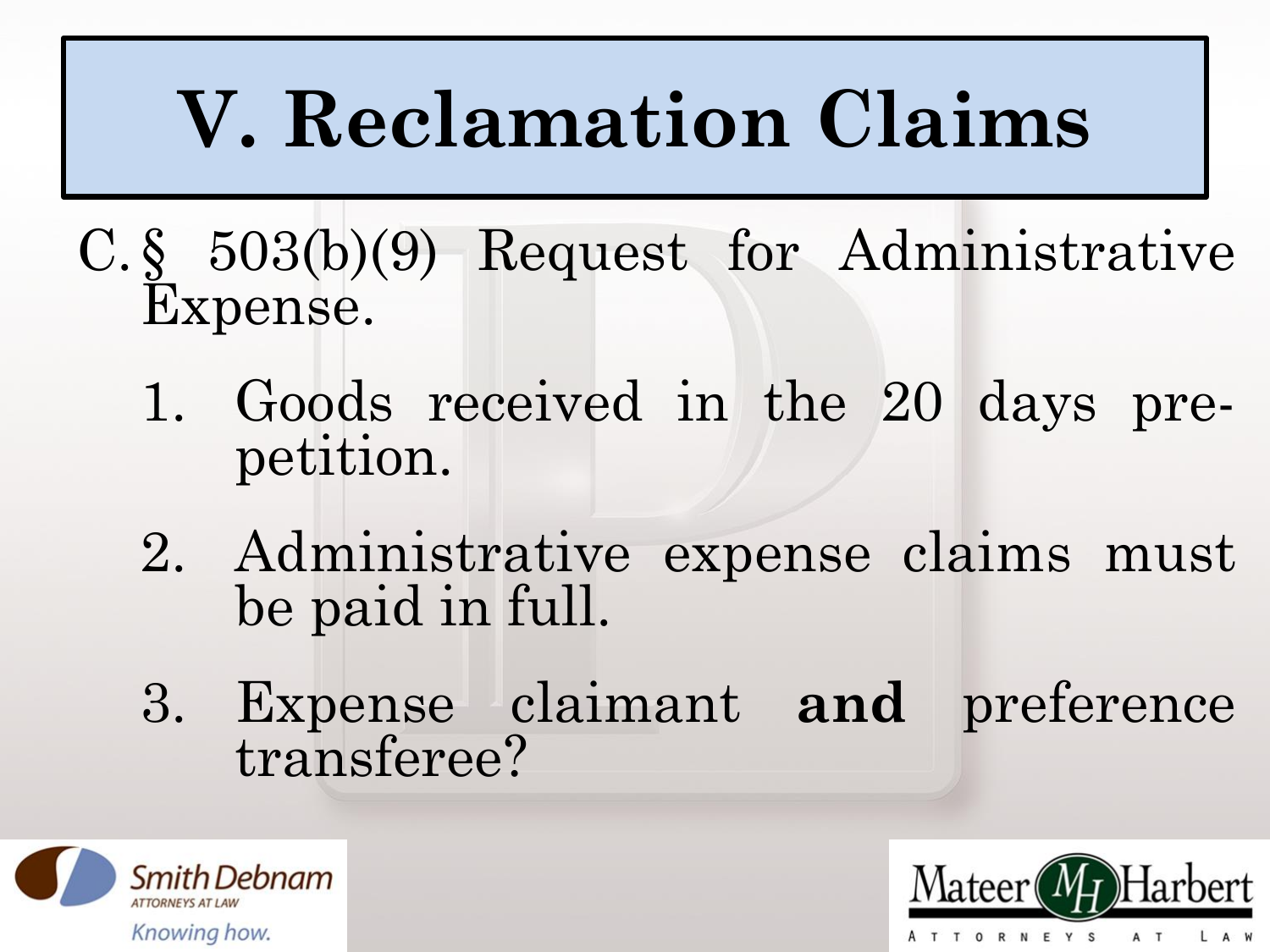### **What Do You "Need to Know?"**

- 1. Be aware of 546 demand time limitations!
- 2. Does the lender have a floating lien on your goods?



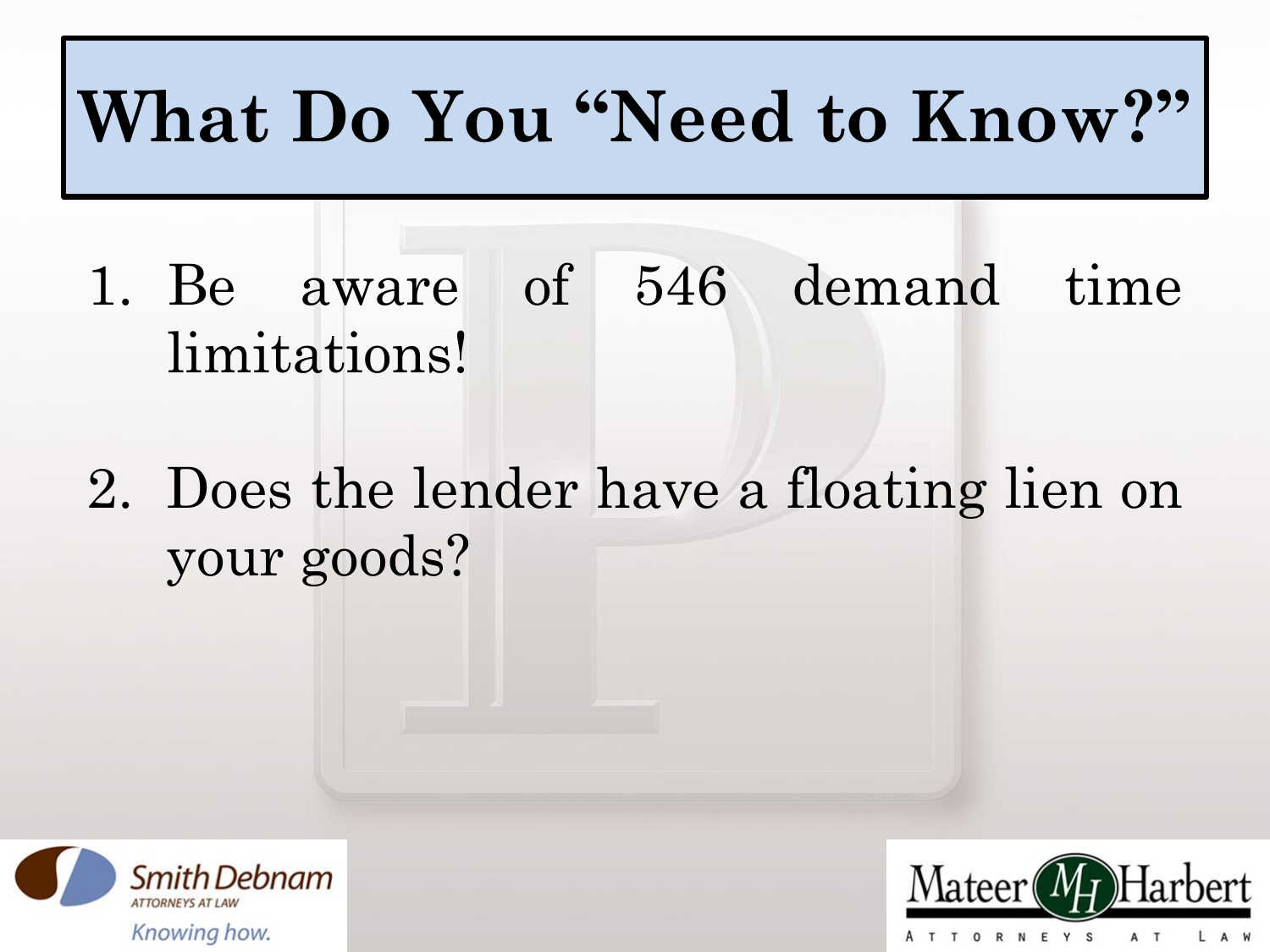# **VI. Preference Claims**

### **Preference Claims against Subcontractors and Contractors**

What do you mean I have to give the money back – if I had not been paid I would have filed a lien claim or a payment bond claim???



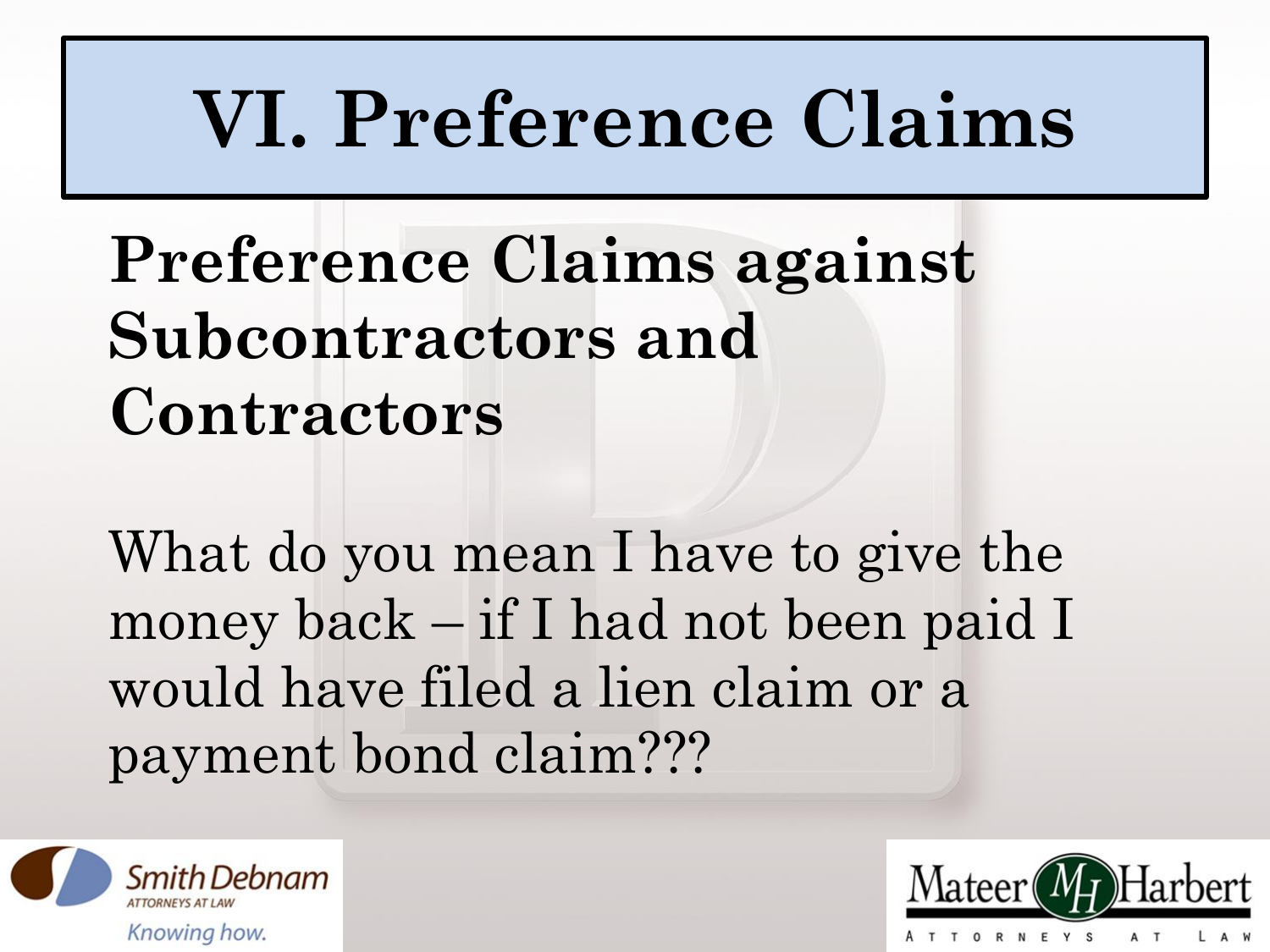**Preferences.** A preference is any transfer of an interest of the debtor in property:

(1) to or for the benefit of a creditor;

(2) for or on account of an antecedent debt owed by the debtor before such transfer was made;

(3) made while the debtor was insolvent;

(4) made—

(A) on or within ninety days before the date of the filing of the petition; or

(B) between ninety days and one year before the date of the filing of the petition, if such creditor at the time of such transfer was an insider; and

(5) that enables such creditor to receive more than such creditor would receive if—

(A) the case were a case under Chapter 7 of this title;

(B) the transfer had not been made; and

(C) such creditor received payment of such debt to the extent provided by the provisions of this title.



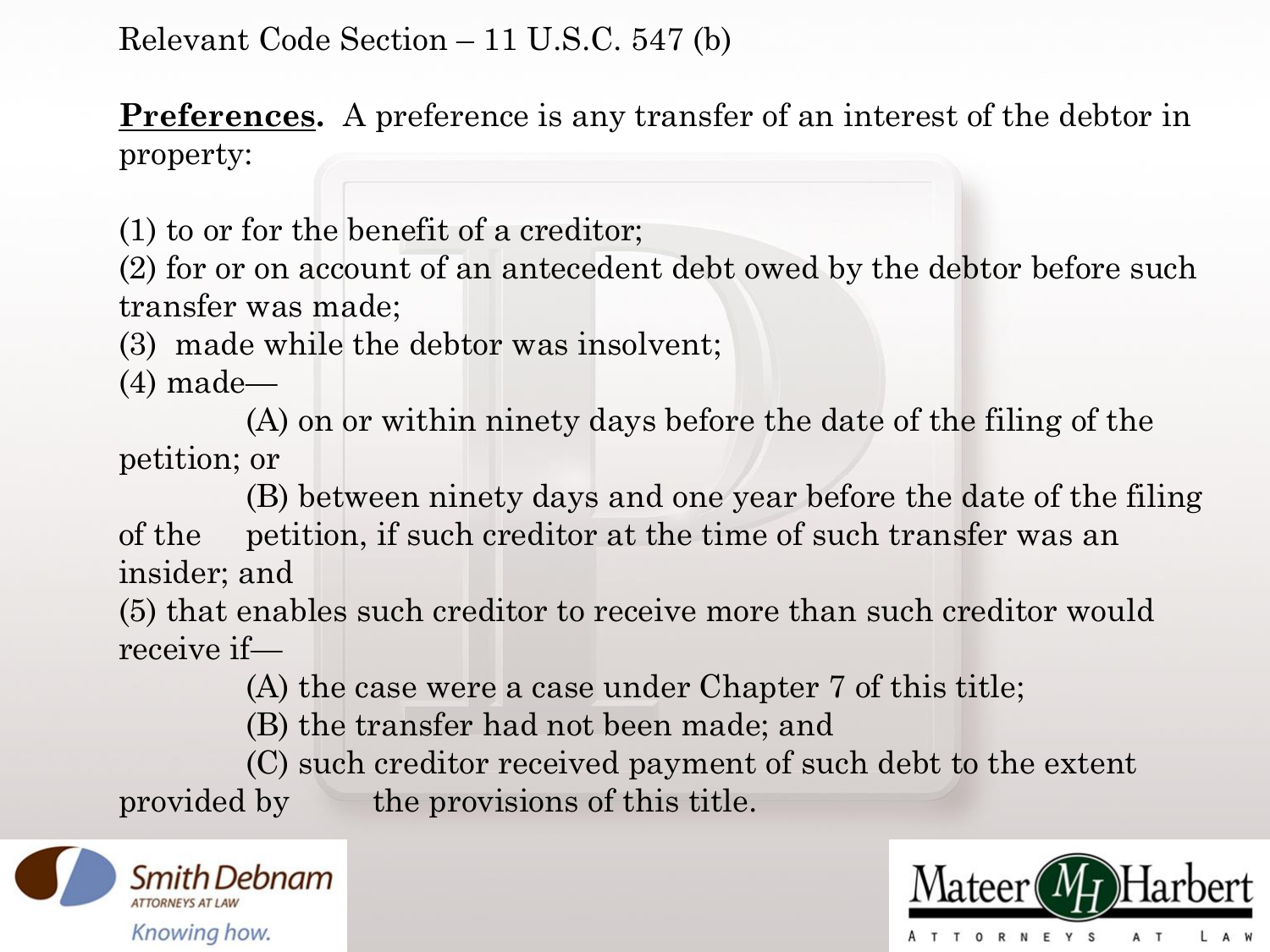If you are tagged with a preference claim, the debtor or Trustee has the burden of proving each of the above elements. Assuming they can prove them, there are some exceptions that the creditor can assert:

Exception: Contemporaneous Exchange for New Value. -11 U.S.C. § 547(c)(1).

Payment by a contractor to its subcontractors may be deemed "new value" in that the subcontractor gave up its right to assert a lien or payment bond claim against the project – see *O'Rourke v. Coral Constr., Inc. (In re E.R. Fegert, Inc.),* 88 B.R. 258 (B.A.P. 9th Cir. 1988), *aff'd*, 887 F.2d 955 (9th Cir. 1989)

However, other courts take a much more narrow view of this defense – see *United Rentals v. Angell*, 592 F.3d 525, 530 (4th Cir. 2010), *cert. denied,* 131 S. Ct. 121 (2010); *Callaway v. Kiddco*, 2010 U.S. Dist. LEXIS 144571 (E.D.N.C. Mar. 16, 2010), *aff'd*, 410 Fed. Appx. 682 (4th Cir. 2011)



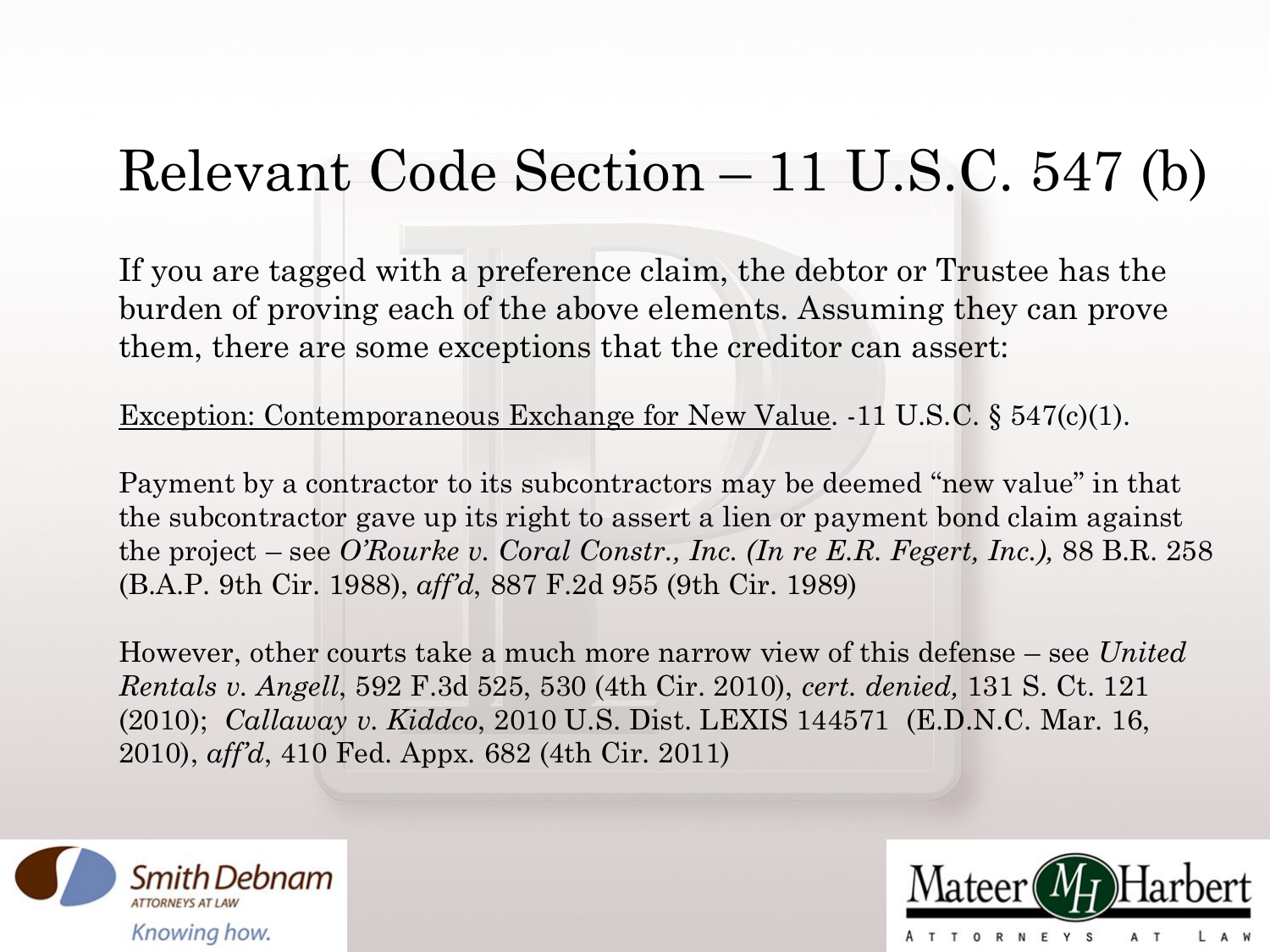Exception: Ordinary Course of Business - 11 U.S.C. § 547(c)(2)

Creditor need only show that the transfer meets either the objective standard of the industry as a whole or the subjective dealings between the parties to qualify for this defense



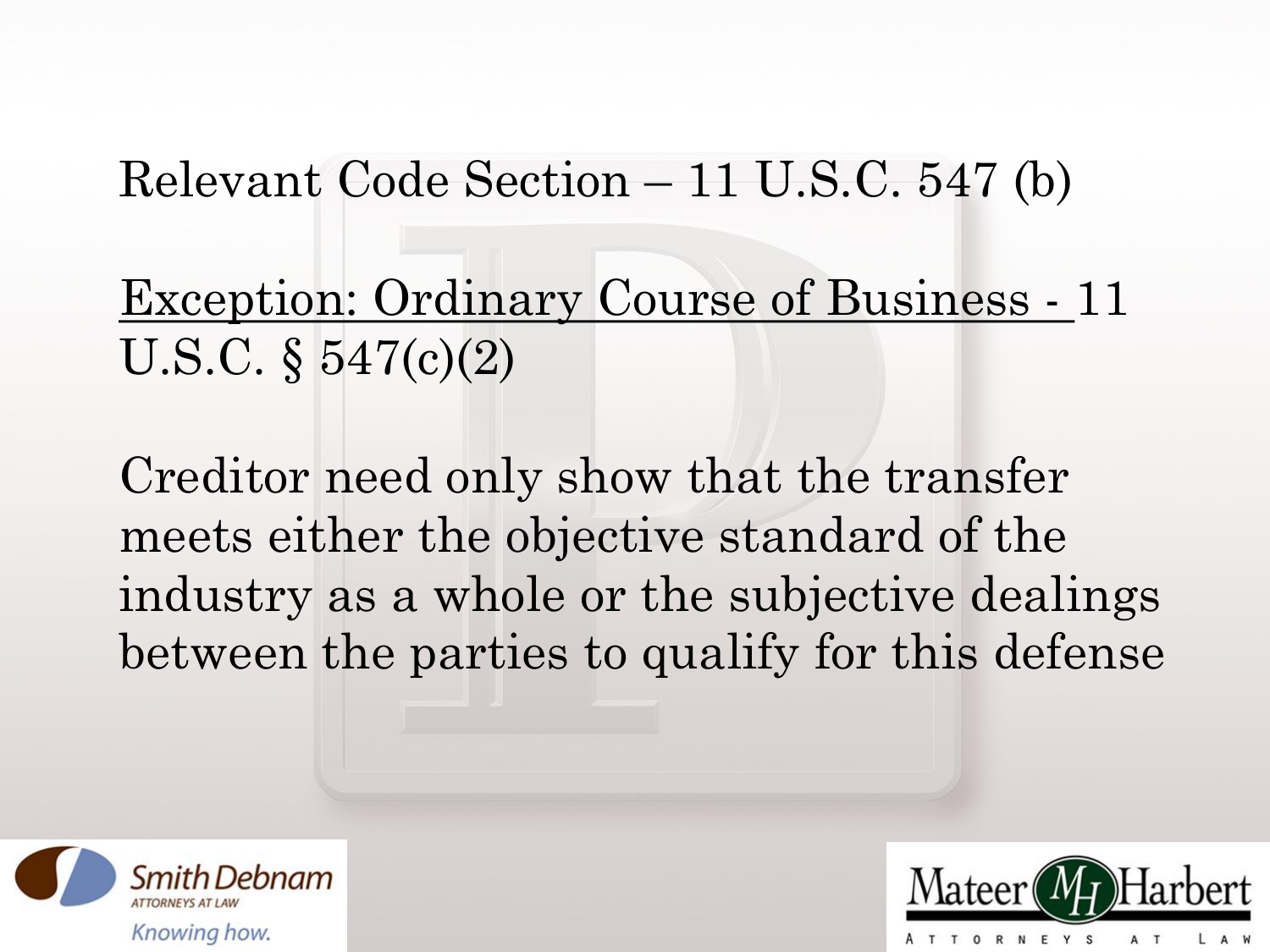#### Exception: New Value - 11 U.S.C. § 547(c)(4)

Providing additional credit or services to the debtor **after** the alleged preferential payment is received will provide the creditor with an offset against the preference claim



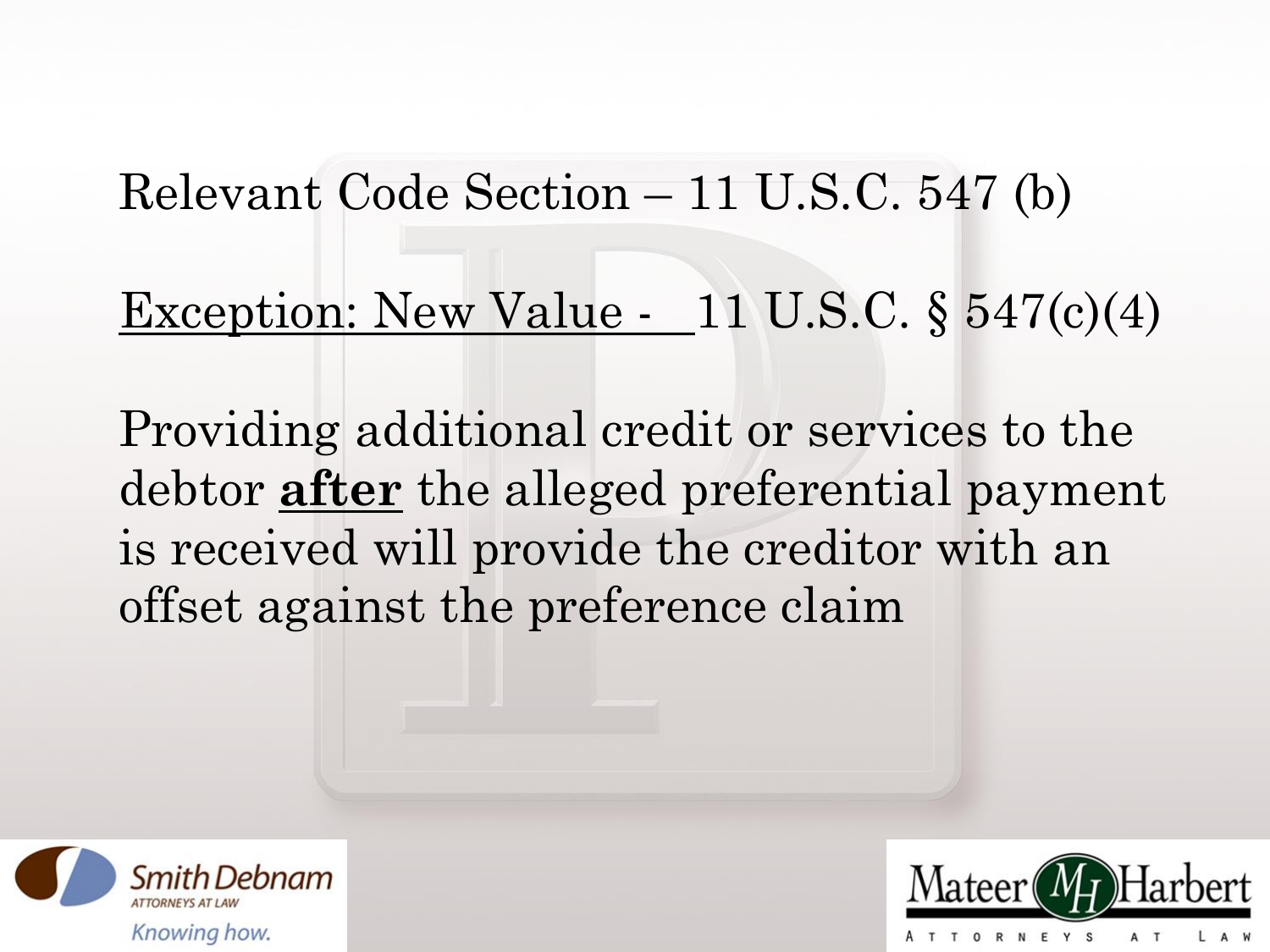Exception: Fixing of Statutory Lien. 11 U.S.C. § 547(c)(6)

A trustee may not avoid as a preference a transfer that is the fixing of a statutory lien that is not avoidable under 11 U.S.C. § 545.

See discussion in slides above relative to exceptions to automatic stay.